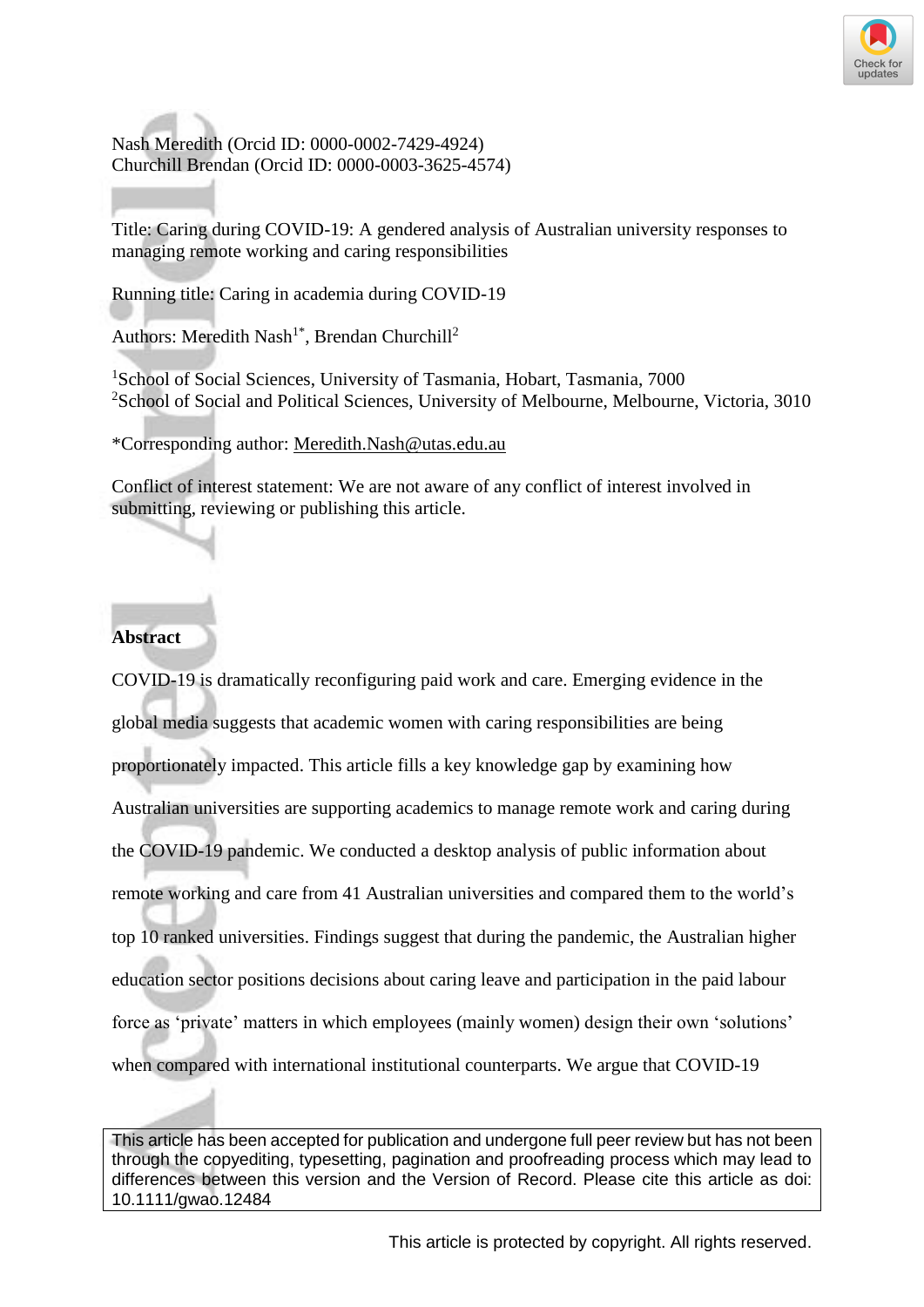provides another context in which universities have evaded their responsibility to ensure women's full participation in the labour force.

**Keywords:** care, COVID-19, higher education, neoliberalism**,** pandemic

### **Introduction**

In April 2020, Alessandra Minello, an Italian social demographer and mother of a toddler, attracted global attention with her essay entitled, 'The pandemic and the female academic' (Minello, 2020). Minello documents the additional physical and emotional labour required to be productive as an academic mother working from home during the COVID-19 crisis:…'[w]hen I record lessons for my students to watch online, minimizing background noise is a must…night and dawn — when [my son] is asleep — are my only options for recording'. As she observes, working from home means that she has '…less time for writing scientific articles' as her focus is to merely 'make it through daily life' (Minello, 2020).

Trying to make it through daily life during COVID-19 is a narrative echoed by many women in academia. For instance, Kitchener (2020) highlights the story of US sociologist Whitney Pirtle who is up for tenure in 2020 but has been granted a one-year extension to finish her book whilst caring for her child at home in order to increase her chances of tenure success. Pirtle acknowledges that delaying her tenure confirmation because of COVID-19 is high-risk because it could lead to her losing her job or having to find another job in an economic recession. Much like the 'baby penalty' that haunts women at every stage of their academic careers (Mason, Wolfinger & Goulden, 2013), Pirtle's story illustrates that the 'short-term reorganisation of care and work time' during COVID-19 can have long-term effects on women's academic careers (Minello, 2020).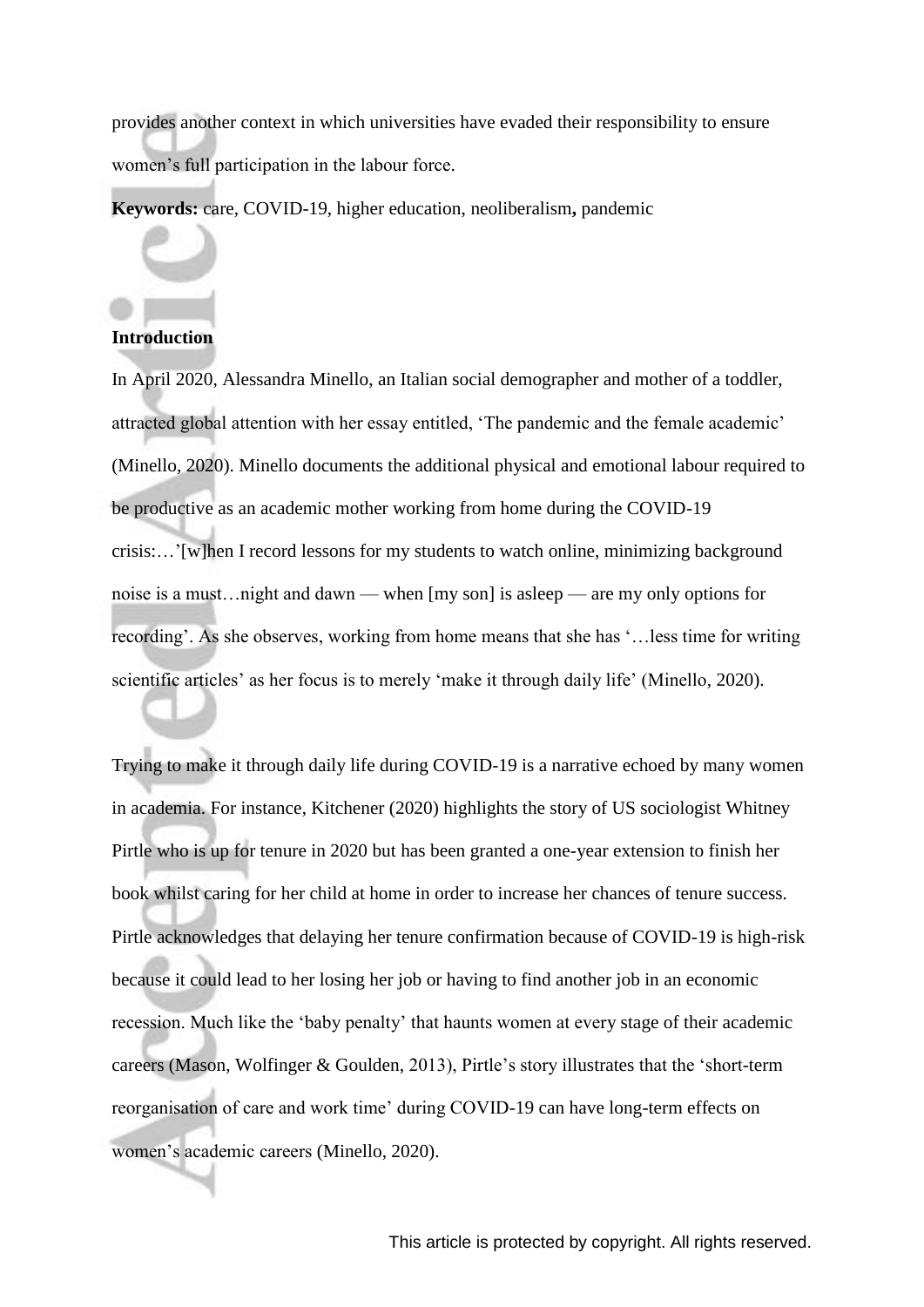Indeed, during the pandemic, it appears that men are 'aiming for the stars' (Minello, 2020) while women's publication track records are suffering. Anecdotal evidence suggests that women are submitting fewer papers to peer-reviewed journals compared to men (Kitchener, 2020). In the field of astrophysics, some editors estimate a 50 percent drop in submissions from women (Kitchener, 2020). In comparison, men's submissions to a politics journal increased by more than 50 percent (Kitchener, 2002). These trends are also reflected in the number of publications being uploaded to pre-print servers for Science, Technology, Engineering, Mathematics, and Medicine (STEMM) disciplines. According to Frederickson (2020), submissions from male authors between March and April 2020 increased by 6.4 percent on *arXiv* whereas submissions from women increased by only 2.7 percent compared to the same period last year. In a seemingly extraordinary academic feat, one male management professor wrote and published a book about the economics of the pandemic in a total of 19 days (Gans, 2020a). Professor Joshua Gans (2020b) notes the presence of teenage and college-age children in his home at the time of writing his book but the only mention of exhaustion in his narrative is that he had to occasionally 'retire to the couch' from thinking too much.

Even at the best of times, women with caring responsibilities rarely have the luxury of being overwhelmed with their own thoughts. For many decades, feminist scholars have drawn attention to the differences in time that women and men spend on domestic tasks such as housework and care (Craig & Mullan, 2009), particularly in countries where the 'male breadwinner' model ideologically predominates (Crompton, Lewis & Lyonette, 2007; Pocock, 2003). While, the gender gap in both paid and unpaid work is narrowing slowly over time in Australia as in other parts of the industrialised world, women are still responsible for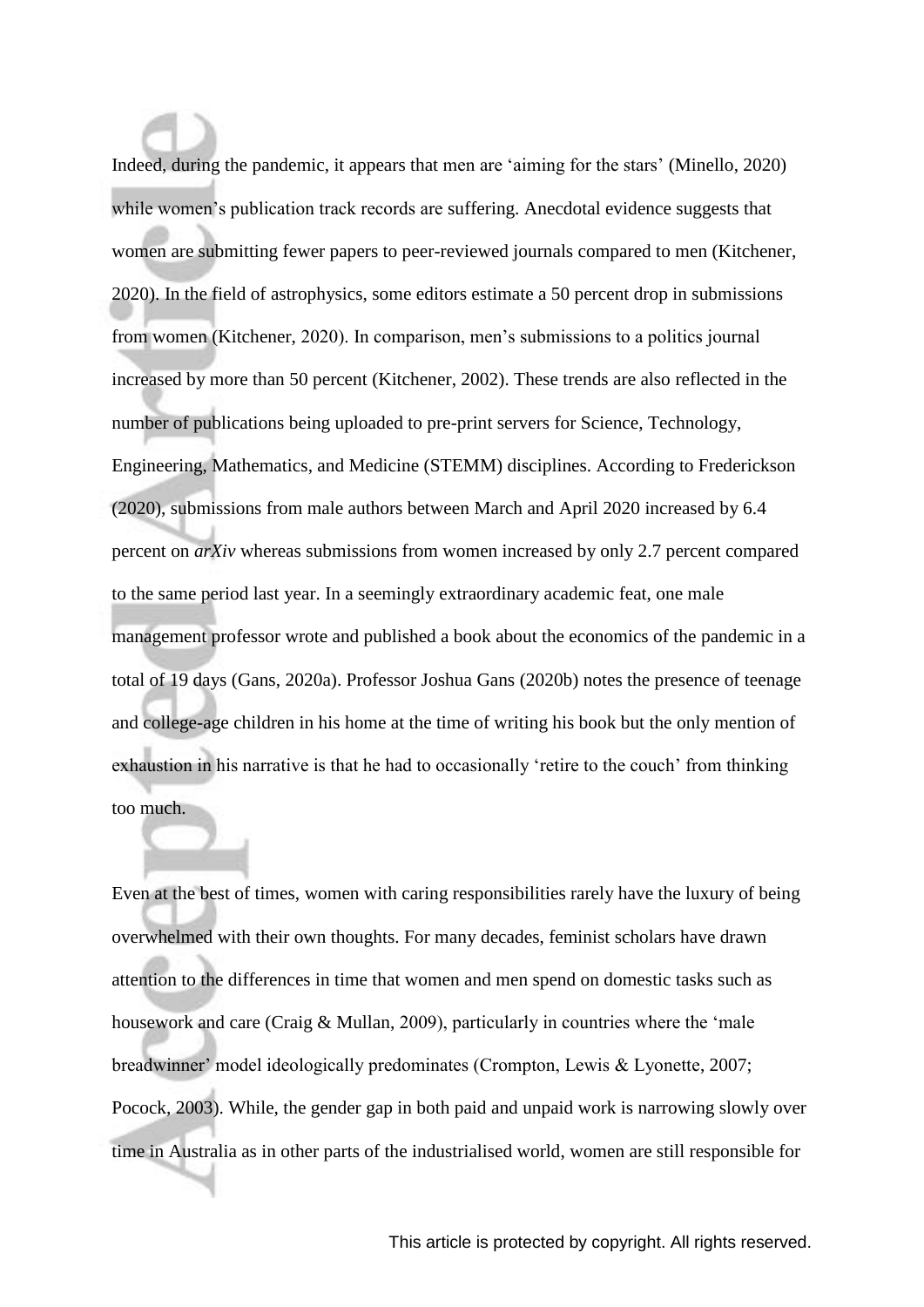the majority of all unpaid and care work even when they earn more (Craig & Sawrikar, 2009). Caring is not just limited to children, it includes caring for the disabled, those with long-term health problems, or elderly family members. In Australia alone, 2.7 million people contribute \$60 billion to the economy through unpaid caring work (Australia Bureau of Statistics, 2016). Yet childcare, in particular, remains the main barrier to Australian women's labour force participation (Pocock, 2003). The lack of adequate social policy supports like free universal childcare combined with short school days means that Australian women are constantly juggling paid work and caring responsibilities. The global pandemic has magnified the effects of this as schools have closed and sources of formal and informal care became unavailable due to social distancing and shelter-in-place measures. The pandemic has thus demanded that families make decisions about how they manage unpaid caring labour (Price, 2020). Unsurprisingly, this extra domestic labour is falling to women, exacerbating existing gender inequality.

As sociologists, we recognise that the gendered inequalities associated with caring and paid work are collective and structural, yet public discourse on this issue in academia has mainly focused on how women are individually managing the challenges raised by COVID-19 (e.g. Minello, 2020; Kitchener, 2020). This is a neoliberal framing of the issue which ultimately responsibilises academic women with their own career success. While we acknowledge that men in academia do face pressures of combining care with paid work, we have not yet seen comparable media stories focused on fathers, for example. In general, there has been little public discussion in Australia or elsewhere of how universities are supporting academics to manage caring responsibilities whilst working from home.

 $\blacktriangleleft$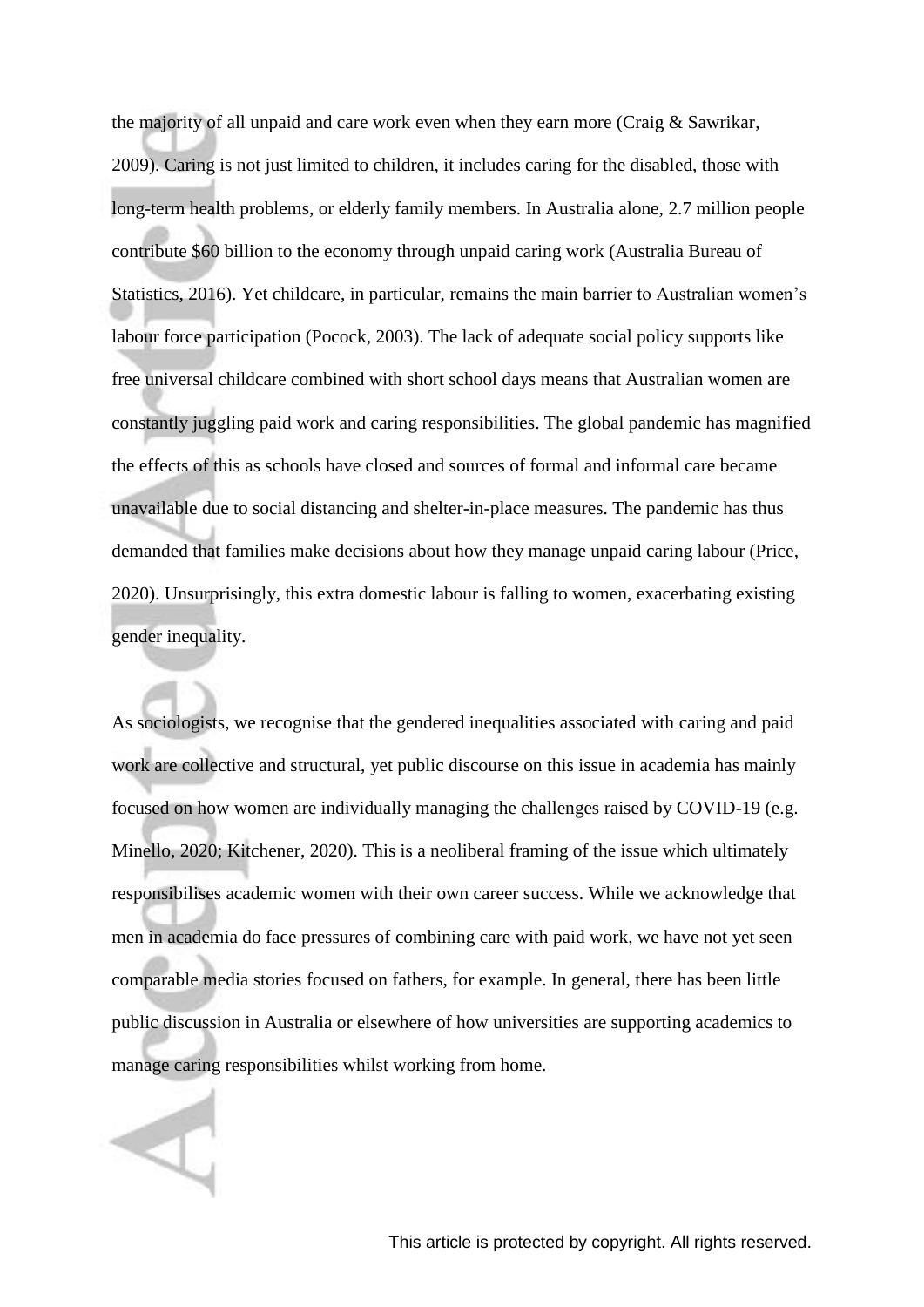This observation serves as the context and impetus for the present study. In the forthcoming sections, we review the relevant literature and discuss the findings of a desktop analysis of the first wave of responses to remote working and caring responsibilities from 41 Australian universities. In doing so, we highlight the different approaches taken in Australia compared to the world's top 10 universities (in the United Kingdom and the United States). We argue that COVID-19 provides an another context in which universities have evaded their responsibility to ensure women's full participation in the labour force via the introduction of 'family-friendly' flexible working policies which put the onus on families to make choices about how to do paid work and care for children.

#### **Background**

#### *Neoliberalism and academia*

Neoliberalism has been routinely referred to as 'shorthand for an array of complex economic, political, and cultural dynamics' shaping social institutions in the contemporary West (Grzanka, Mann, & Elliott, 2016: 300). While most theorists situate neoliberalism as a political theory based on free market economics (e.g. Harvey, 2005), others argue that neoliberalism has broader social implications (e.g. Chen, 2013). Under neoliberalism, individuals are positioned as self-governing citizens responsible for their own choices, while state responsibility for social provision is withdrawn and privatised (see Hale, 2005; Rose, 1999). Accordingly, neoliberalism favours privatisation of state-owned enterprises and reduction of government regulation to prioritise individual freedom and choice (Chen, 2013: 441). In this article, we define neoliberalism as the constellation of practices by which the state influences and evaluates individual behaviours through self-discipline and surveillance (Grzanka, Mann, & Elliott, 2016: 298).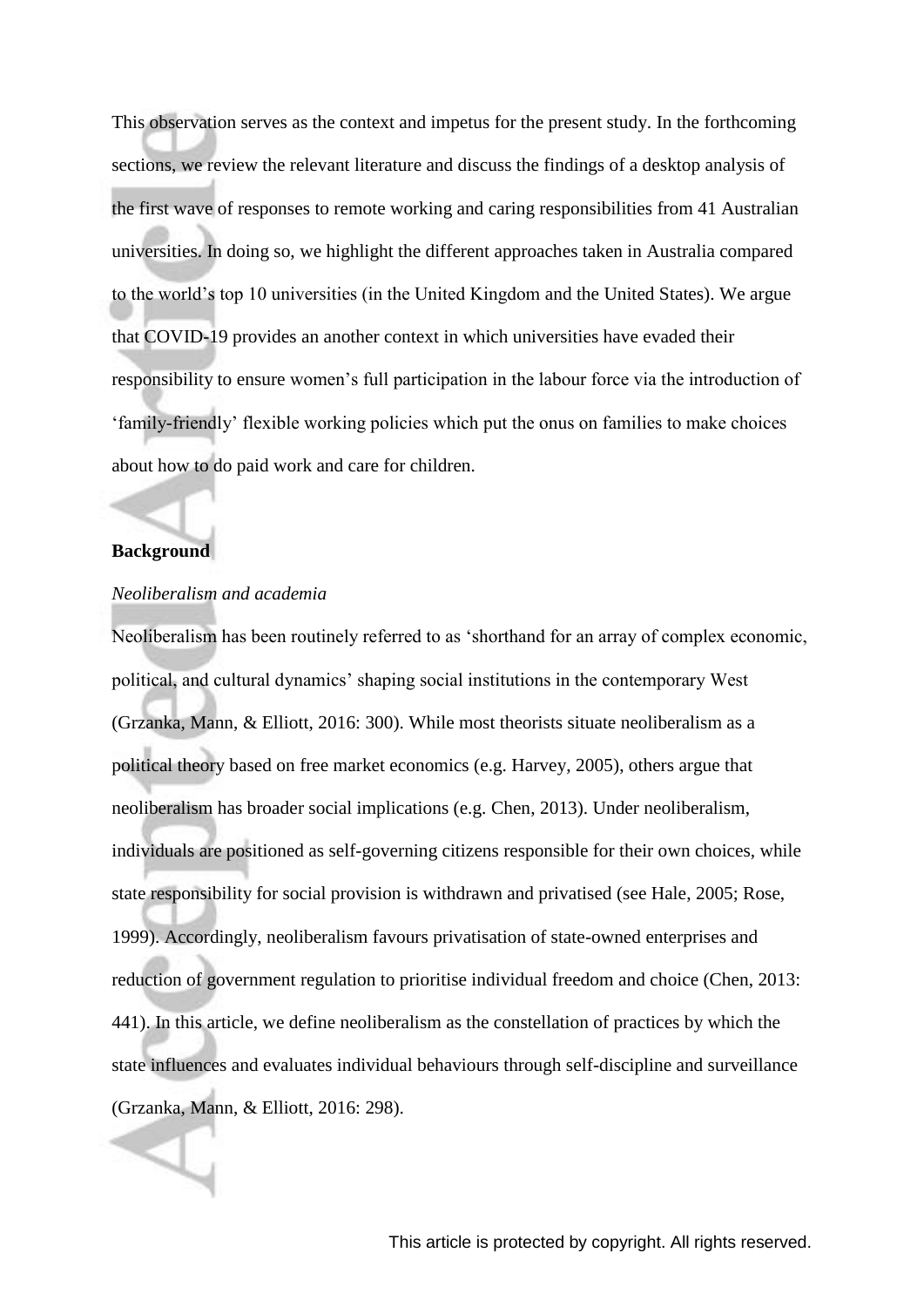In the contemporary neoliberal context, organisations and professions are broadly constructed as logical and rational (Morley, 2013). However, feminist scholars assert that organisations are gendered despite their gender-neutral façade (Kelan, 2009). Neoliberal organisations are also constructed as neutral in terms of class, race, sexuality and (dis)ability. Neoliberal ideologies of individualism and meritocracy naturalise inequality by denying structural privilege or disadvantage based on social identity (Rottenberg, 2014). Acker's (2006: 443) concept of 'inequality regimes' or the 'loosely interrelated practices, processes, actions, and meanings that result in and maintain class, gender, and racial inequalities within particular organizations' is especially pertinent. Yet the inequality regimes which advantage particular groups of workers – those that are straight, white, middle-class, able-bodied and male (for exceptions, see Acker, 2006) – and disadvantage others are obscured (Kelan, 2009; Morley, 2013). All individuals, regardless of gender, class, race, sexuality or ability, are positioned as having equal opportunity to succeed (Blackmore, 2006). Within this framework, gendered (and other) inequalities are invisible and legitimated (Acker, 2006), or 'unspeakable' (Gill, 2014; Reilly et al., 2016), rendering inequality more difficult to articulate and address (Kelan, 2009; Sullivan & Delaney, 2016).

The effects of neoliberalism are wide ranging in academic research cultures where the 'ideal' worker is an unencumbered man whose private life does not impinge on his availability and commitment to the organisation (Acker, 2006; Pullen et al., 2017). A primary concern for feminist scholars is that academic research cultures are constructed as meritocratic and employees are promised that 'talent, hard work and commitment will be identified and rewarded' (Morley, 2014, p. 124). This may produce affective attachments in academic research for women, in particular, that may be experienced as cruelly optimistic. Berlant (2011, p. 24) defines 'cruel optimism' as a 'relation of attachment to compromised conditions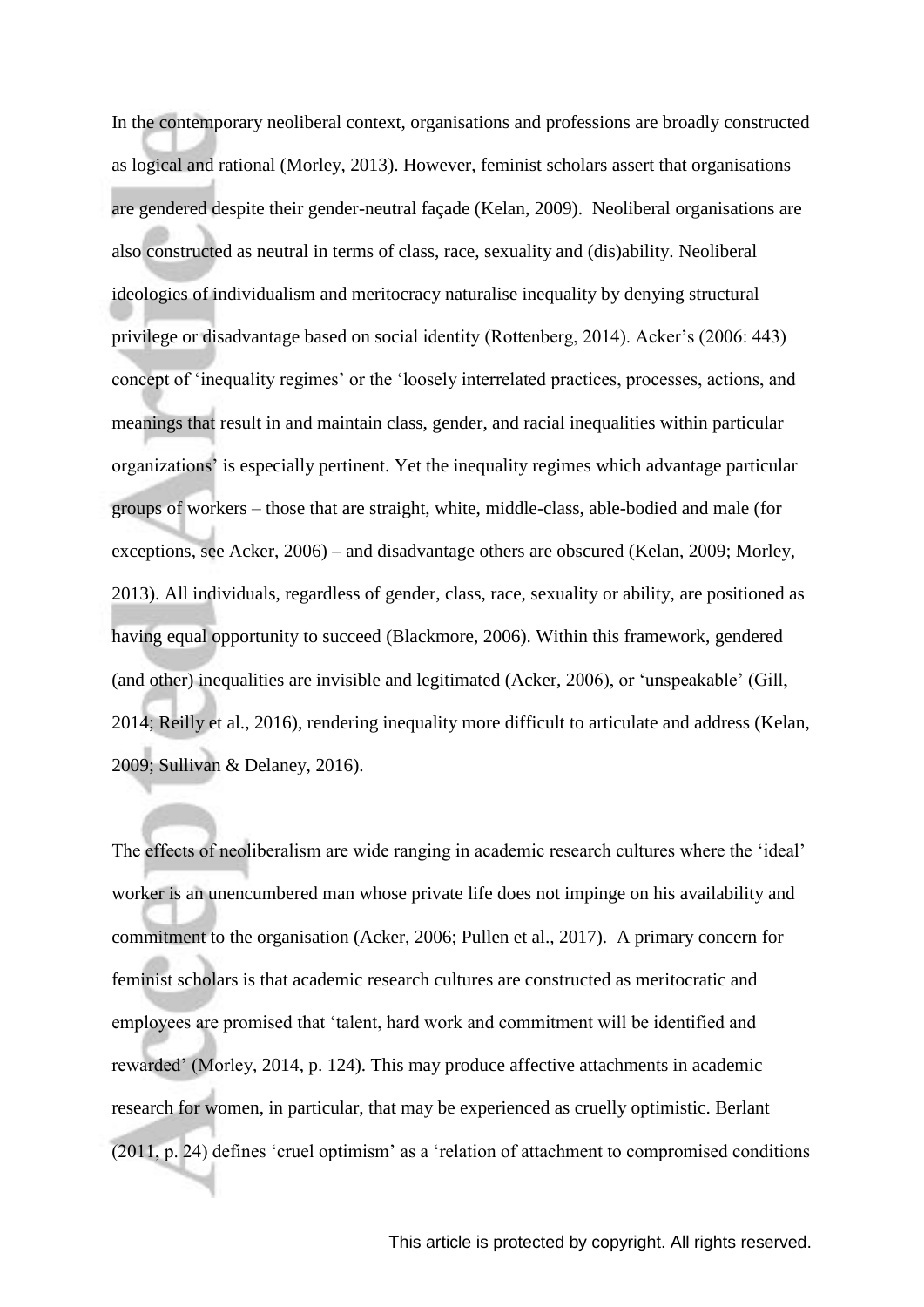of possibility whose realization is discovered either to be impossible, sheer fantasy, or too possible and toxic'. Thus, women in academia are positioned as having equal opportunity to succeed within gendered inequality regimes, the existence of which is denied. As a result, women are globally underrepresented in senior academic leadership and more inclined to leak out of the academic pipeline and quit the profession, especially in male-dominated fields like STEMM (see Nash & Moore 2019).

Feminist scholars have also argued that 'female academics are disproportionately affected by…masculinist care-free norms of geographic mobility and the 24/7 availability of the 'idea academic'" (Ivancheva, Lynch, & Keating, 2019: 449-50). In other words, even though women remain the primary caregivers, they are continually judged in 'modalities of academic masculinity' in which research success is premised on a strong career drive and the prioritisation of organisational commitments over relational ties to children, parents, and other family members (Ivancheva, Lynch, & Keating, 2019: 450; see also O'Connor, O'Hagan, & Brannen, 2015). We argue that this brand of 'careerist masculinity' has become more visible during the pandemic when Australian universities instructed staff to work remotely (O'Connor, O'Hagan, & Brannen, 2015). As feminist philosopher Fiona Jenkins (2020) argues, Australian universities '…[requisitioned] the home as a condition of continuing to work, and they have taken away the office as part of what was previously offered to enable people to work'. Thus, this move implicitly privileges the entrepreneurial [male] academic worker as 'home' is imagined in particular [gender-neutral] ways by neoliberal employers and governments– as a 'costless resources' and 'frictionless site of interpersonal relations' (Jenkins, 2020) where caring for children and other family members is invisible.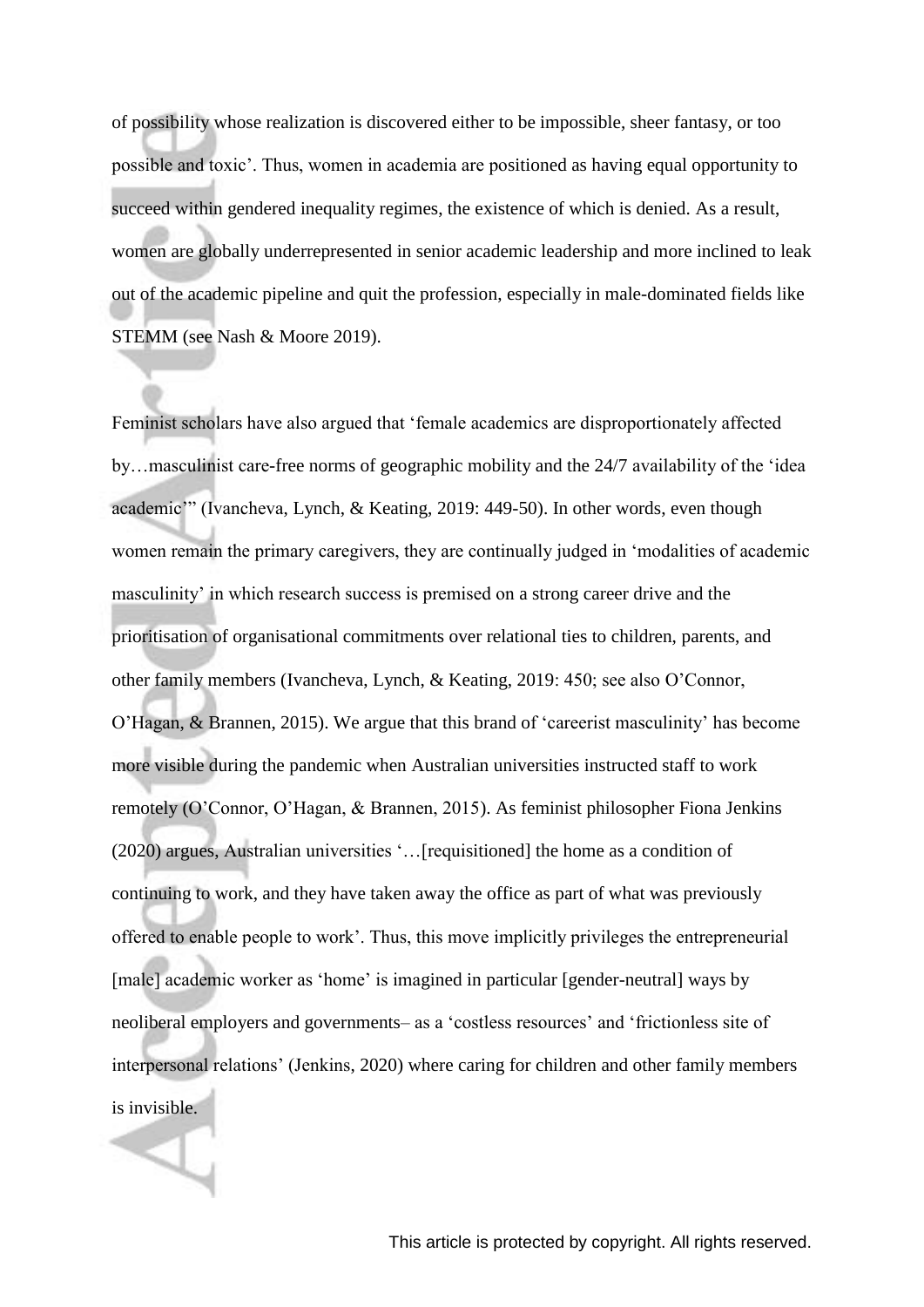#### *Australian higher education and flexible work*

Higher education is a major Australian industry with revenues approaching \$37.9 billion in 2017 (Tertiary Education Quality and Standards Agency, 2018). Australia currently has 43 institutions of higher education including 40 full universities, one specialist university, and two overseas universities (Tertiary Education Quality and Standards Agency, 2018). However, universities are in the minority – in addition, there are 170 higher education providers such as colleges, institutes, and schools that offer higher education qualifications. The distinguishing feature of universities compared to the rest of the sector is the fact that universities are mostly public institutions which prioritise teaching and research (Collyer, 2013). Eight of Australia's leading research-intensive universities are in a coalition called 'The Group of Eight' (Go8) (for a listing, see Go8 Australia, 2020). These universities are highly ranked internationally and receive the bulk (73%) of Australian competitive research funding (Go8 Australia, 2020). This grouping is similar to The Ivy League in the US and The Russell Group in the UK.

The varied effects of neoliberal economics and political ideologies on Australian universities is exemplified in the gradual marketisation and privatisation of higher education (Raciti, 2010: 34). According to Dever (2004), under neoliberalism, Australian universities have replaced the value of education as a public investment in wider social good with individualised notions of graduate marketability. Similarly, increasing intervention from the Commonwealth Government and the push for economic rationality has encouraged corporatised university systems that are oriented toward international competitiveness and the production of 'large numbers of job-ready graduates cheaply in minimum time to serve the needs of industry' (Thornton, 2014: 1). Universities derive about 40% of revenue from the Commonwealth Government – however, the government is providing a decreasing share of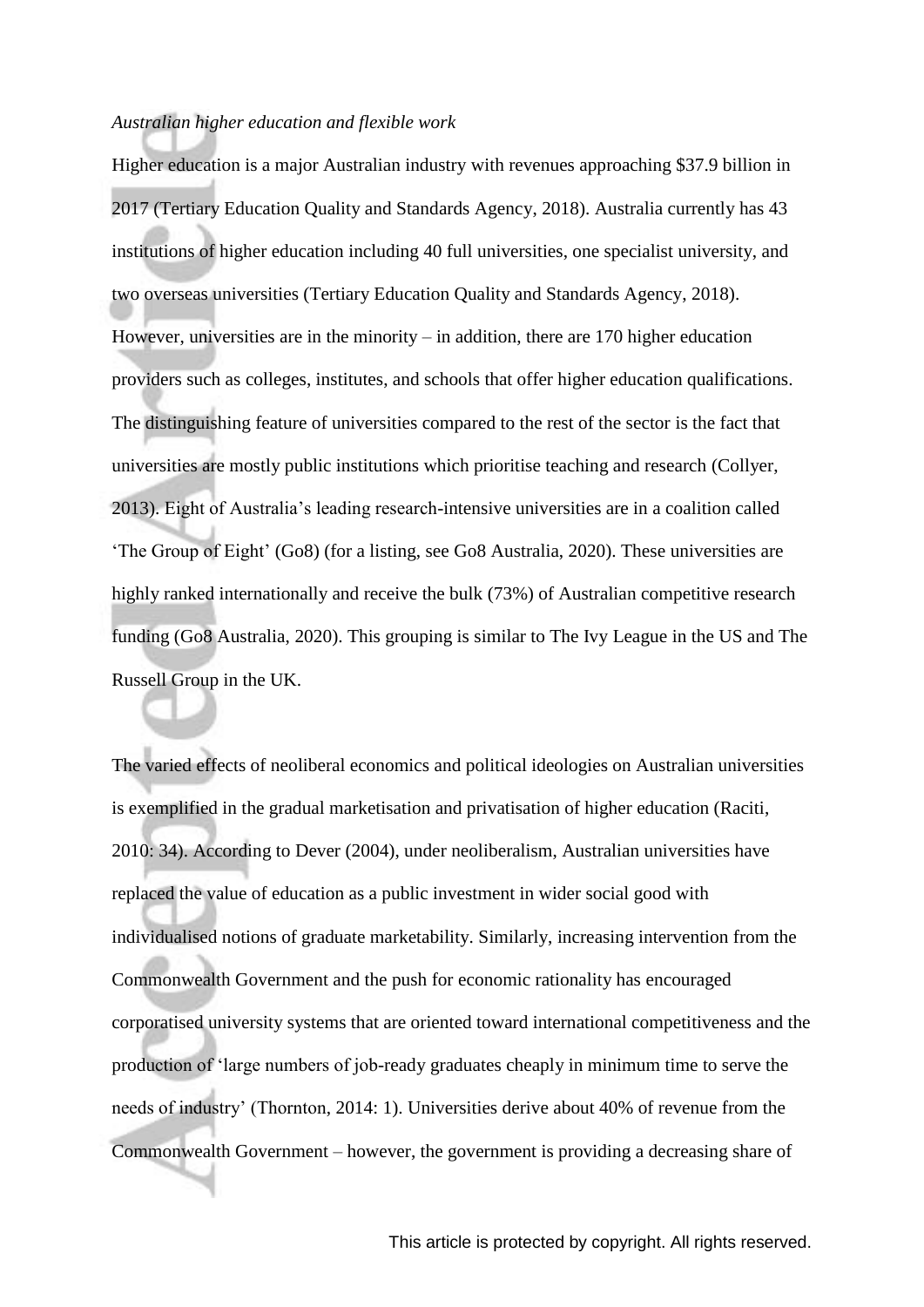revenue than in the past (Norton, Cherastidtham, & Mackey, 2018). Therefore, universities are forced to look to external/private sources to fill their funding gaps. For example, profits from international student fees fund a substantial portion of research costs and are now the largest driver of growth in the sector (Norton, Cherastidtham, & Mackey, 2018).

Contemporary references to the 'higher education sector' reflect this 'focus on tertiary education as a marketable commodity and a decline in the public resourcing of research' (Collyer, 2013: 247). Given this context, in Australia, the neoliberalisation of higher education has meant that for academic staff '…precariousness rather than security is one of the defining experiences of academic life – particularly, but not exclusively, for younger or 'early career' staff…' (Gill, 2014: 18). For instance, it is estimated that 80% of undergraduate courses at Australian universities are taught by casually employed academics (Klopper & Power 2014, 102). Australian higher education is also highly feminised with almost 59 percent of the workforce comprising women (Workplace Gender Equality Agency (WGEA), 2020). The feminisation of the Australian higher education sector means that there is a growing institutional recognition of the need for supports and strategies to advance institutional gender equality. For example, 83 percent of all higher education employers have a gender equality policy or strategy compared with 75 percent of all Australian industries (WGEA, 2020).

In 2010, the right to request flexible work (e.g. change to hours, location, or patterns of work) was embedded as one of the 10 National Employment Standards of the Australian Fair Work Act, 2009 (see FairWork Ombudsman, 2020). Flexible working arrangements were originally designed to enable workers (especially women) to remain attached to the labour market. Ninety percent of all Australian higher education employers offer flexible working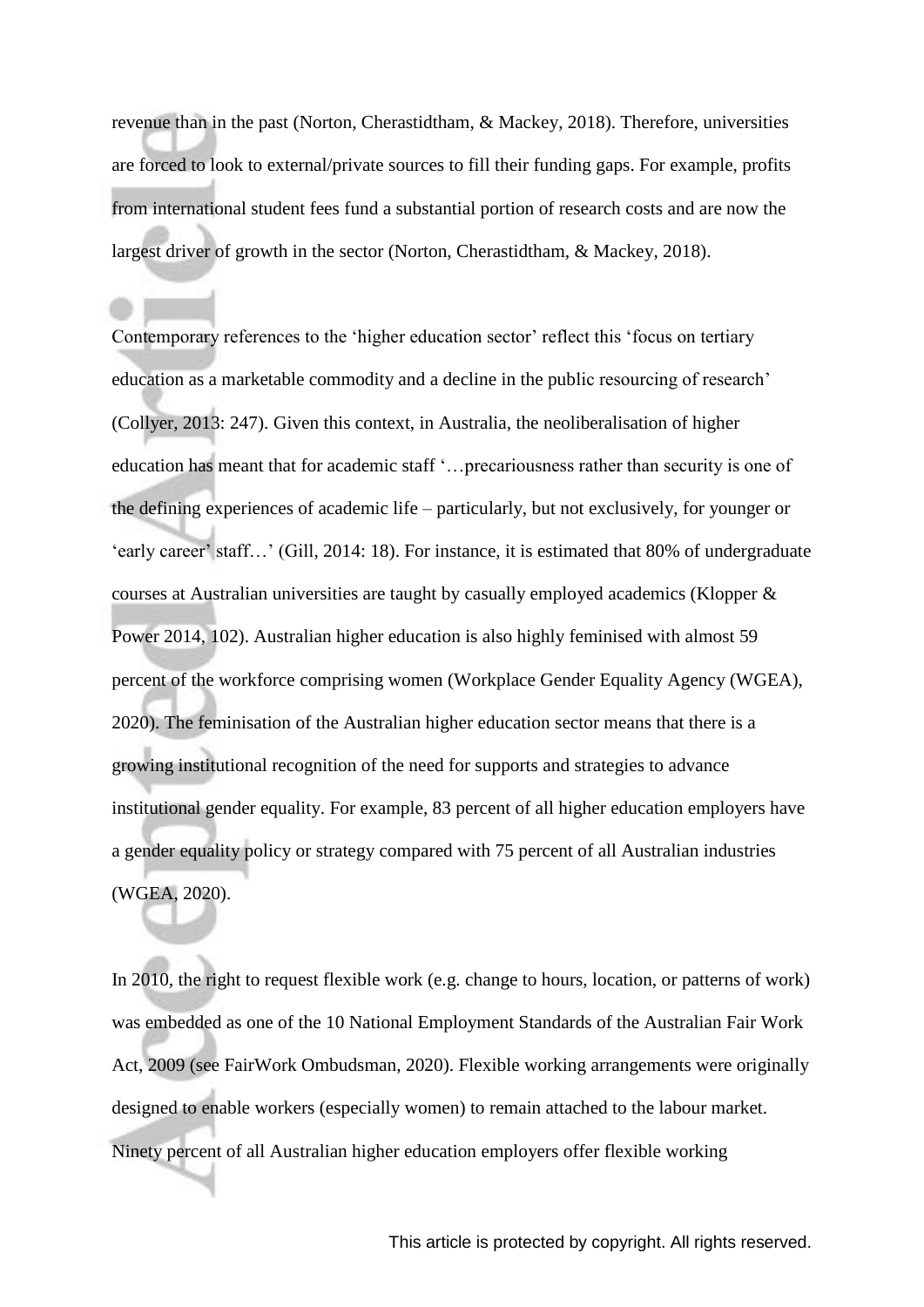arrangements compared to 72 percent of all industries (WGEA, 2020). This is, in part, due to the fact that knowledge work is more amenable to flexible and remote work. However, while there are minimum standards and procedures for flexible work to which all employers must adhere, universities can decide whether to grant additional benefits to employees through an individual bargaining process between the university and the bargaining units representing employees.

This means that the higher education sector is relatively uneven in terms of the generosity of its work-life balance policies. Research from the UK shows that universities with more generous parental leave provisions, for instance, tend to have more women in higher academic positions (e.g. at Professor level) and of childbearing age (Epifanio & Troger, 2018). Similarly, research intensity is another factor that may determine how well universities accommodate employee caring responsibilities – research-intensive universities want to recruit and retain high calibre (women) researchers with generous work-life balance policies (Epifanio & Troger, 2018). Highly ranked universities also constantly benchmark their policies against 'peer' institutions (e.g. the Go8 in Australia or the Russell Group in the UK) and therefore, tend to offer more in order to uphold the shared values of the group and remain internationally competitive (Epifanio & Troger, 2018).

Feminist scholars argue that 'flexible work' is a neoliberal strategy to deflect attention away from the federal government in solving the unpaid care impasse (e.g. Gill, 2014). In order to access flexible work, most Australian universities direct employees to first go to a line manager to individually negotiate flexible working arrangements. Here, the emphasis is on free individual 'choice' and is positioned as a gender-neutral strategy whereby working flexibly to accommodate caring arrangements is akin to wanting more time for leisure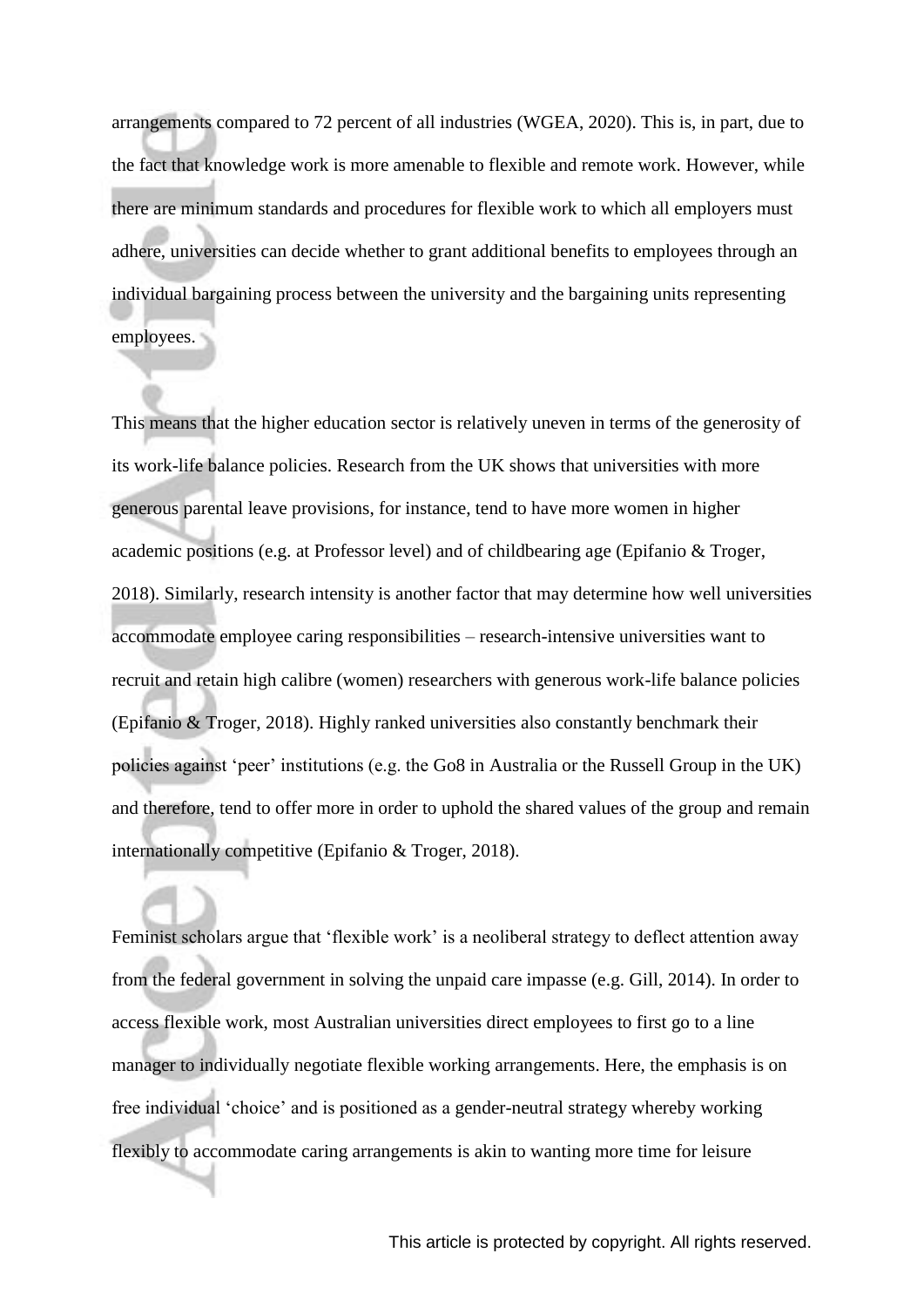activities like travel or sport (Todd & Binns, 2013). As Todd and Binns (2013: 221) observe, this is problematic because:

…It disguises the reality that a request to reorganize work time due to care commitments is often not a matter of individual choice in the same way that a similar request to participate in sporting activities may be. The notion of individual choice in WLB [work-life balance] may well be applicable to many activities but if it is applied to care then it absolves organizations and society from any responsibility to address the difficulties associated with birth rates, quality childcare and care for aged people.

Moreover, research shows that although Australian workers have the procedural 'right to request' flexible working arrangements, it is not a guarantee of approval (Cooper & Baird, 2015). As Cooper and Baird (2015) show, Australian managers' personal experiences and commitment to flexible working arrangements plays a significant role in whether flexibility is granted. Managers often lack a clear understanding of organisational policies and application procedures to facilitate flexible working (Cooper & Baird, 2015). Therefore, managers can be less accommodating when the requested flexible work arrangements are more disruptive to traditional working arrangements (Todd & Binns, 2013).

This neoliberal and individualist institutional approach to flexible work means that academics with caring responsibilities (mainly women) are deemed responsible for their own families because they are located in the 'private' sphere and separate from 'work'. When caring responsibilities are positioned as private matters, women often feel guilty for accessing worklife balance policies (Weststar, 2012). As a result, the social value of caring is not recognised organisationally. The long-term effect of this is that households and care regimes in Australia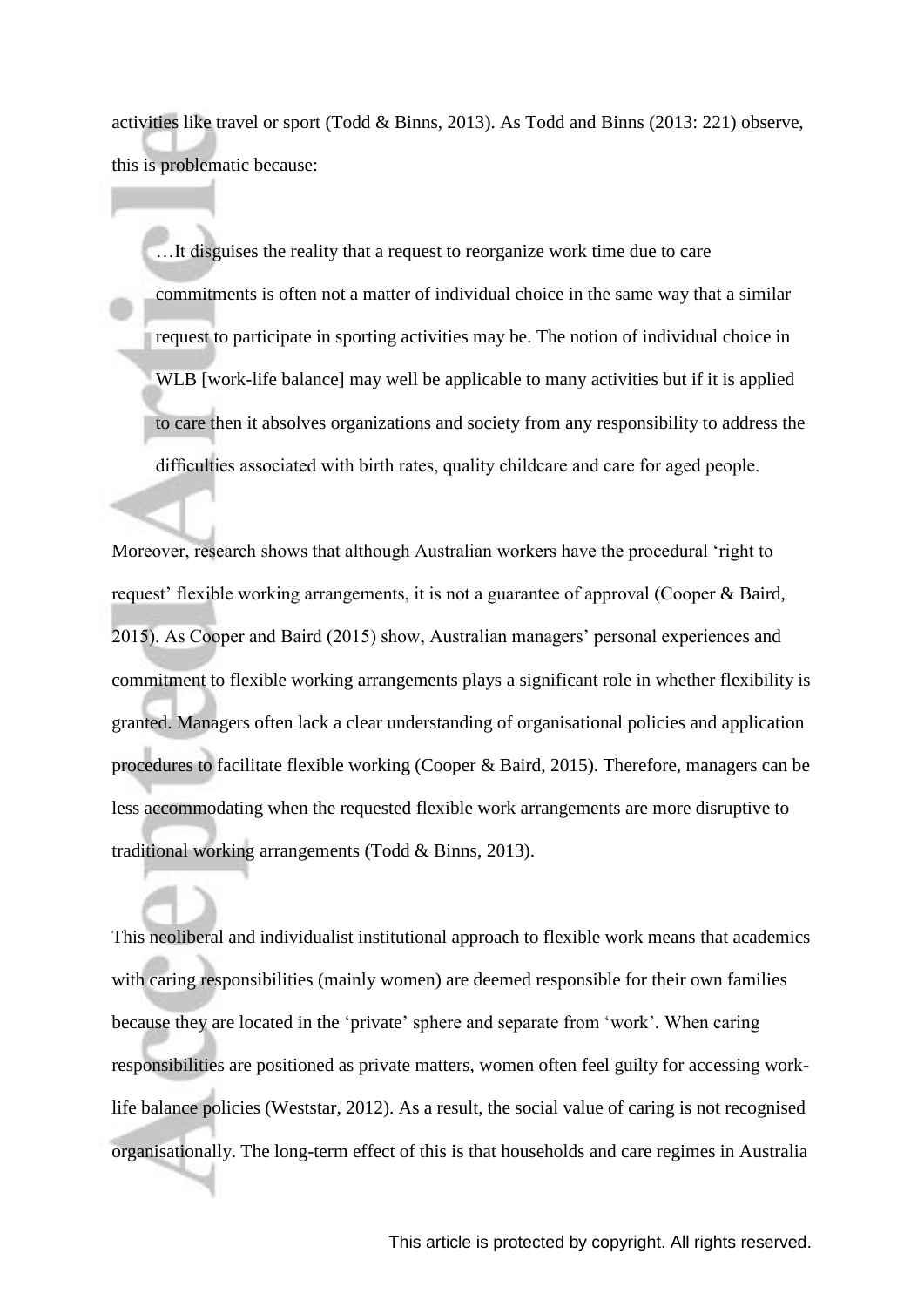remain gendered and constituted around heterosexed norms and nuclear family formations where women are twice as likely to use flexible work arrangements compared to men (Coffman & Hogey, 2019). Research shows that Australian fathers still rarely reduce their working hours to accommodate caring responsibilities (Baxter, 2019) and only 2.3 percent of all Australian men take parental leave (WGEA, 2020).

#### **Methods**

This study emerged as the Australian higher education sector was responding to the evolving landscape of COVID-19 on multiple fronts. The first COVID-19 case in Australia was reported on January 25, 2020 and on March 20, the Australian government closed its borders to all non-Australian residents and rolled out social distancing measures on March 21. Around this time, Australian states and territories closed 'non-essential' services including restaurants, cafes, and small businesses. Several universities reported cases of infected students and staff on campus. During March and April 2020, most Australian universities shifted all activities online. Non-essential staff were directed to work remotely from home. Given this context, this study explores two research questions:

- How are Australian universities supporting academic staff with caring responsibilities during COVID-19?
- How do Australian institutional responses to remote work and caring responsibilities compare internationally?

To address these research questions, in the early weeks of April 2020, we conducted a desktop analysis of 41 Australian university websites with a focus on COVID-19 related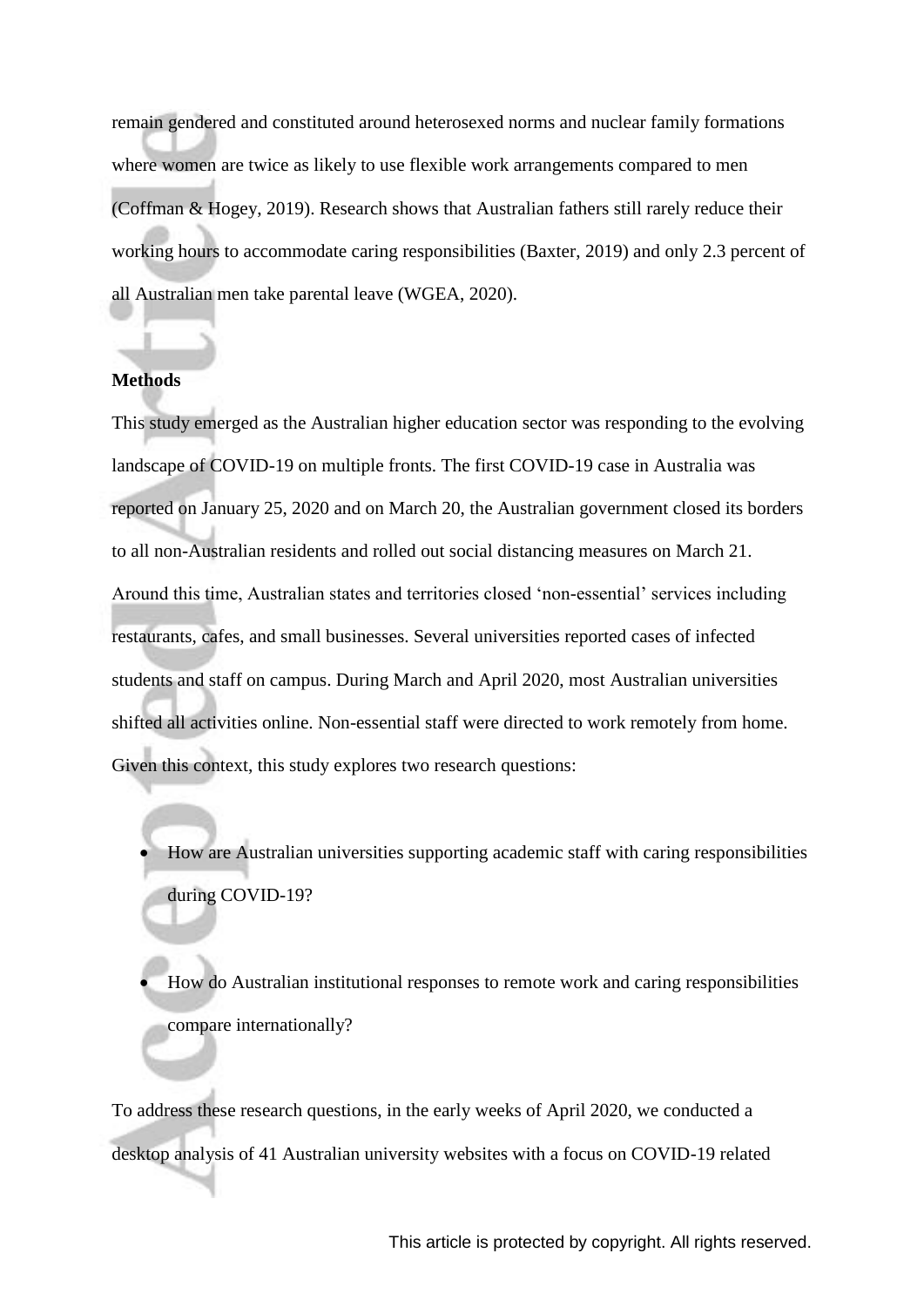webpages that provided specific guidance to staff on remote working and caring responsibilities. We excluded Australia's two overseas universities from the sample. This data was supplemented by the websites of the world's Top 10 universities in the *Times Higher Education* World Rankings (2020) to provide a basis for international comparison. Given that the world's top ten universities are located in the US and UK, the international comparative data is limited to countries in the Anglosphere and to universities that are recognised as the wealthiest and most prestigious in the world (e.g. Harvard, Oxford). This sample is relevant for our purposes, however, because Australian institutions are intensely competitive and position their market power in relation to the US and UK via these world rankings (see Collyer, 2013). A summary of the 51 sources used in this study is provided in Table 1.

#### **Findings**

#### *Australian institutional approaches*

Of the 41 Australian institutions reviewed, 39 percent ( $n = 16$ ) provided publicly available information about remote working arrangements for staff during COVID-19 (see Table 2). Twenty-six of the Australian universities in our sample put COVID-19 related information behind password-protected portals only accessible by university staff. The 16 Australian institutional websites that we could access provided employees with information about remote working in a variety of formats including fact sheets, FAQs, and links to external resources. Nine of the 16 institutions (56%) provided guidance to employees about managing caring responsibilities while working remotely during the pandemic. Five of the nine institutions (55%) with this available information were part of the Go8 of Australia's leading universities (e.g. Australia's National University (ANU), University of Western Australia, Monash University, University of Queensland, University of New South Wales).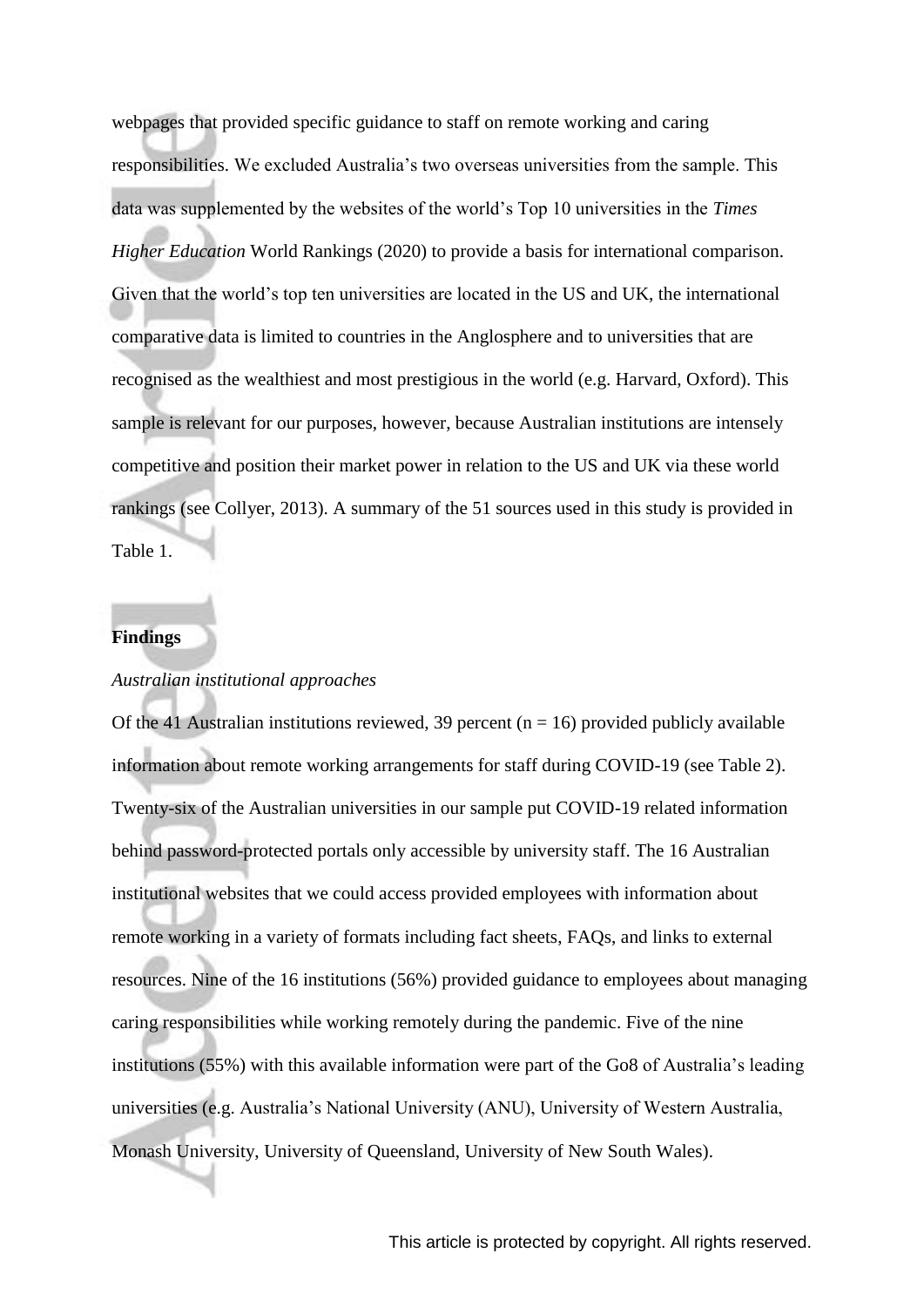The nine Australian universities that provided guidance to staff about managing caring responsibilities with paid work consistently communicated that staff had three options:

- 1) take leave (e.g. annual, carer's leave, or a special form of 'COVID-19' leave) ( $n = 5$ ; 56%)
- 2) discuss flexible working arrangements with a line manager or supervisor ( $n = 2$ , 22%);
- 3) or both  $(n = 2, 22\%)$ .

It is important to note that provisions for the special form of 'COVID-19 leave' were variable and did not directly address the generalised need for employees to negotiate multiple impacts of the pandemic. For example, four institutions offered a form of COVID-19 leave (ranging from 5-14 days) which could only be accessed for specific circumstances once personal leave was exhausted (e.g. self-isolation or diagnosis of COVID-19; caring for someone selfisolating or sick with COVID-19). Federation University was the only employer to offer five days of paid working leave for employees to use for any circumstance related to COVID-19. In the case that an employee exhausted all forms of paid leave, all universities in the sample encouraged staff to take unpaid leave. Only ANU acknowledged the collective nature of caring responsibilities in its description of pandemic workloads, noting that 'staff members will continue to be paid their full-time hours if they can work at least 70% of their work hours from home' (ANU, 2020).

#### *International institutional approaches*

90% of the top 10 international universities (n = 9) according to the 2020 *Times Higher Education* World rankings had public information about remote working arrangements for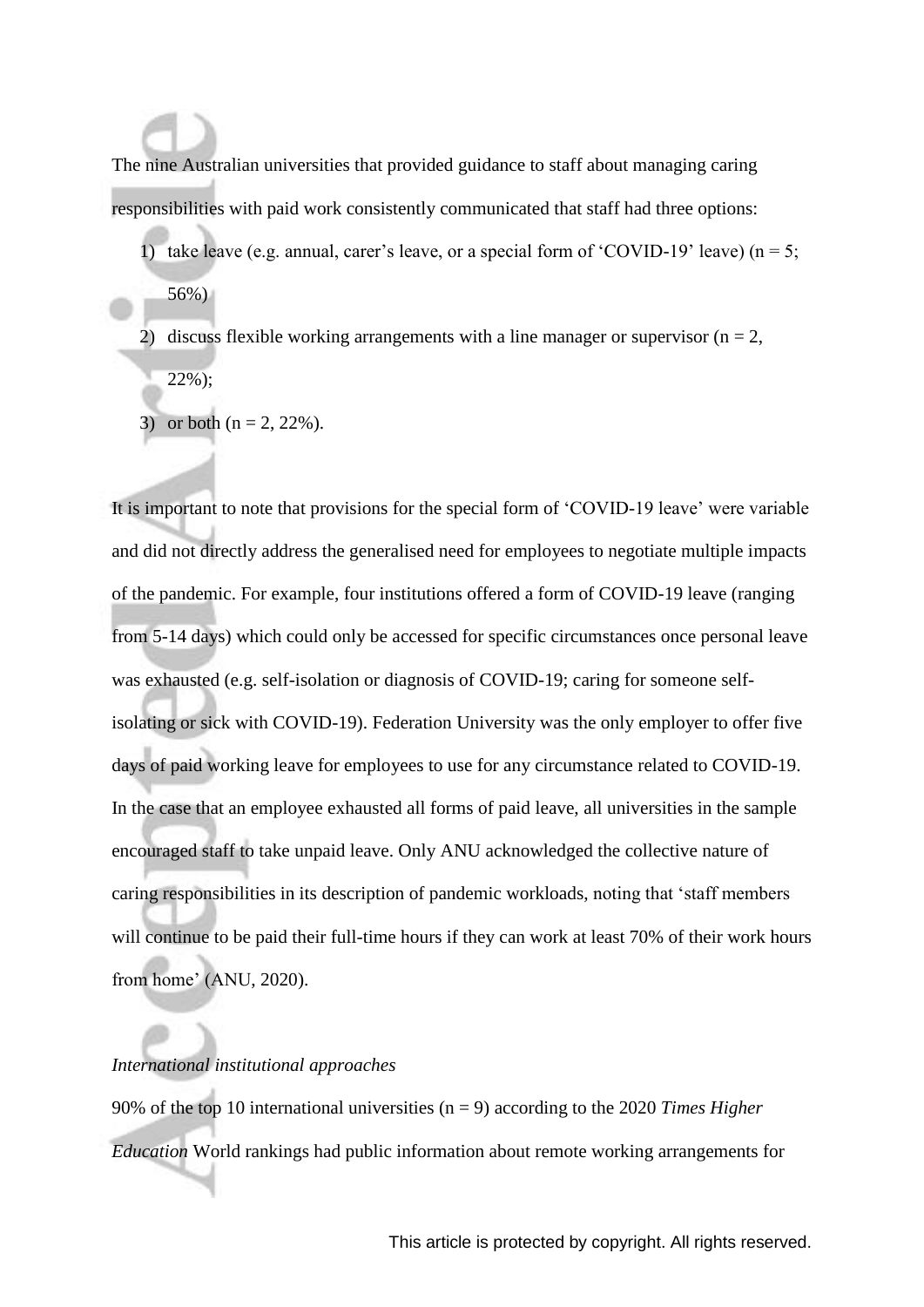staff during COVID-19. Of those institutions with publicly available information, eight institutions mentioned caring while working from home/remote working. Notably, seven of the institutions in the international list are members of prestigious university groupings including The Ivy League in the US (Harvard, Princeton, Yale) and The Russell Group in the UK (Oxford, Cambridge, Imperial College).

As with Australian institutions, the international institutional websites we reviewed emphasised personal leave as a primary way of responding to caring responsibilities in the context of COVID-19. Similarly, half of all international institutions reviewed had dedicated types of 'COVID-19 leave'. For example, Princeton University (2020) offered employees 'COVID-19 days' 'to assist employees who are unable to work, either on campus or remotely, because of hardships related to the coronavirus'. However, the difference here is that the use of this leave is not dependent on the exhaustion of other forms of personal leave. This approach was mirrored at Massachusetts Institute of Technology (MIT) (2020) where staff were told in a website FAQ that they were not expected to use personal/annual leave to care for children or other family members whilst working remotely.

Whereas Australian universities had strict provisions surrounding the use of different types of leave, the international universities had more flexible approaches. For example, Harvard (2020) did not have special 'COVID-19' leave but advised staff to use dependent sick leave or carer's leave flexibly as a way to look after immediate family and household members who 'are not ill but need care due to any COVID-19 related disruptions in schools, childcare or elder care'. This is a unique reinterpretation of 'leave' seeing as Harvard (2020) ordinarily 'prohibit[s] remote work, while caring for dependent family members'. Like ANU, MIT

 $\blacktriangleleft$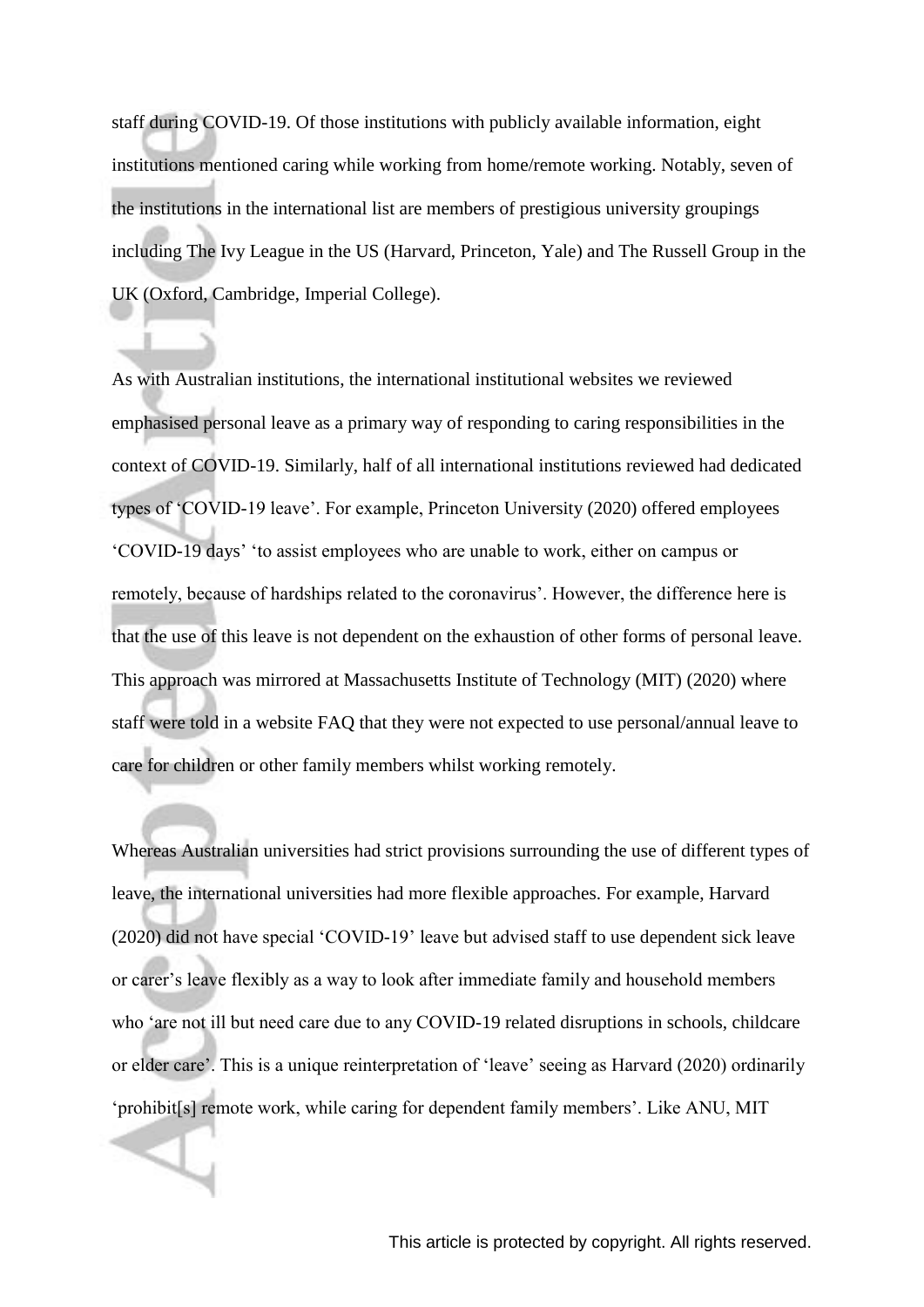(2020) and Oxford (2020) advise staff that they will be paid normally even if they cannot work a full-time load due to caring responsibilities.

Most (80%) of the US institutions provided staff with information about emergency care arrangements that were not present in any of the Australian institutional sample. This was often described as 'back up care' or 'crisis care'. 'Back up care' or 'crisis care' was provided for children and adults/elderly for academic staff who are unable to use their regular care provider or rely on their regular care arrangements during COVID-19. These services are often outsourced, but Princeton, for example, had their own childcare services in addition. Further, these care arrangements are available to use flexibly meaning that staff could work at home with a paid carer present. The amount of back-up care however differed across some institutions: back up or crisis care was limited to 10 days or 100 hours (Princeton, 2020)

Some (20%) international institutions went beyond childcare and leave provisions by providing access to specific services. In this category of special supports, Yale led by example with a variety of services for staff that are designed to facilitate their working lives during shelter-in-place orders. For example, Yale university staff were given access to a homework service to help parents manage home-schooling. There were additional resources for helping children experiencing learning issues, behavioural issues and developmental disabilities. Staff were also directed to another service to help with appointments and meal deliveries during shelter-in-place (Yale, 2020)

#### **Discussion**

In this article, we reviewed publicly available information from 41 Australian universities to assess how these institutions were communicating with staff about working remotely during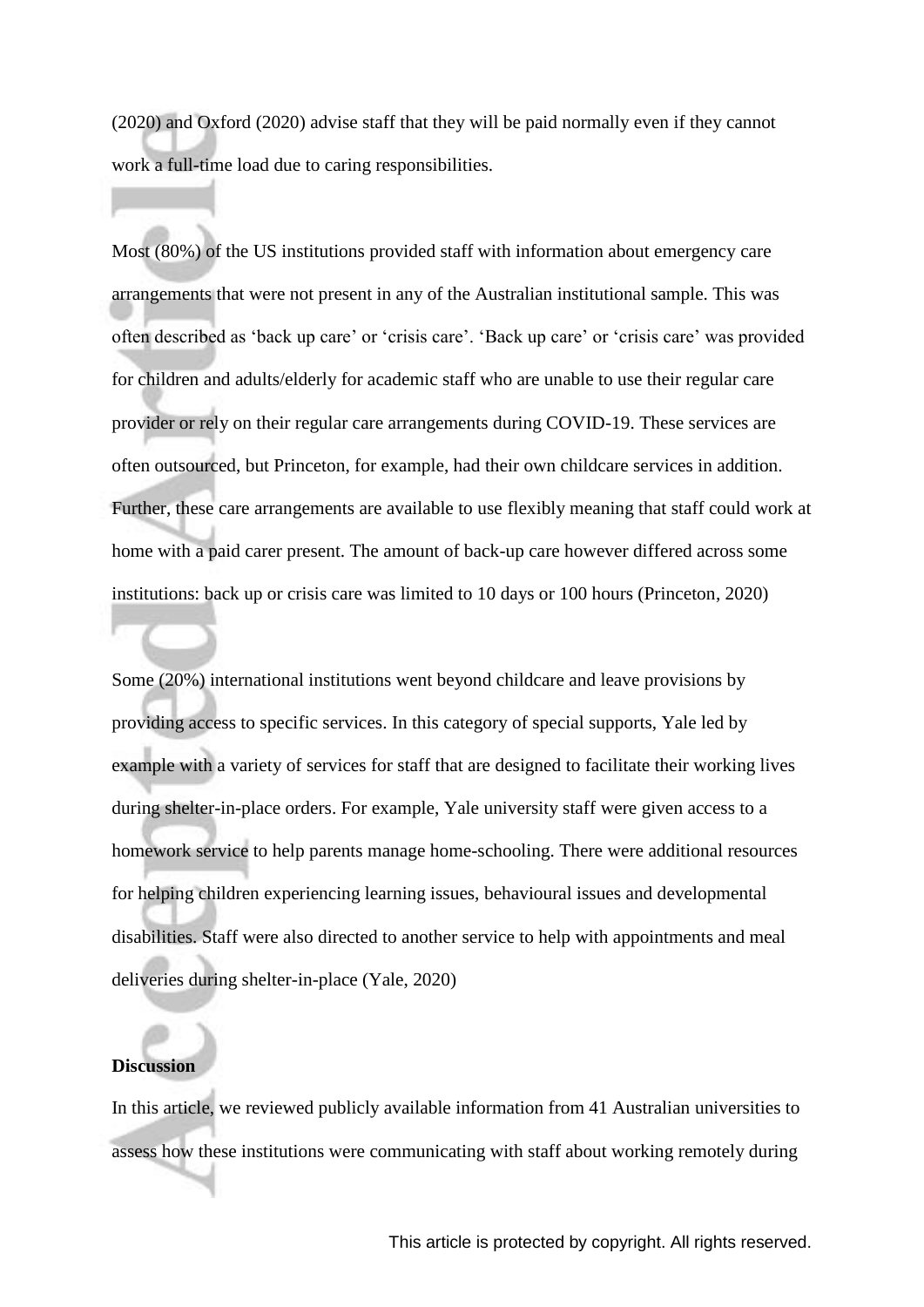the pandemic and how negotiating caring responsibilities featured in these responses. To further contextualise our findings, we included the world's Top 10 universities in the *Times Higher Education* World Rankings (2020) in the analysis. We undertook this study because the uptake of flexible working is highly gendered as is the higher education sector globally. Because of this, higher education institutions excel at offering flexible working options, however, anecdotal evidence and personal accounts suggest that academic women with caring responsibilities are facing significant challenges in negotiating paid work and care during the pandemic with little available support from universities (Minello, 2020, Kitchener, 2020).

Findings revealed that Australian institutional responses to COVID-19 and remote working are premised on neoliberal assumptions including the public-private divide and gendered division of labour. Overall, the results of our desktop analysis highlight the continuing challenges of combining work and care for Australian women in academia and that a lack of institutional policy supports during the pandemic reinscribes and privileges a male 'ideal' worker. However, our results also show Australian institutions can look to their international counterparts in supporting academic staff to reconcile work and family challenges during the pandemic.

Overall, it was very difficult to access the relevant Australian institutional information for our analysis. A relatively small number of Australian universities provided public details about their COVID-19 related work-life balance policies. While it is possible that the university websites that we were not able to access do provide more specific guidance or details about working remotely or with children during COVID-19, anecdotal evidence suggests that this is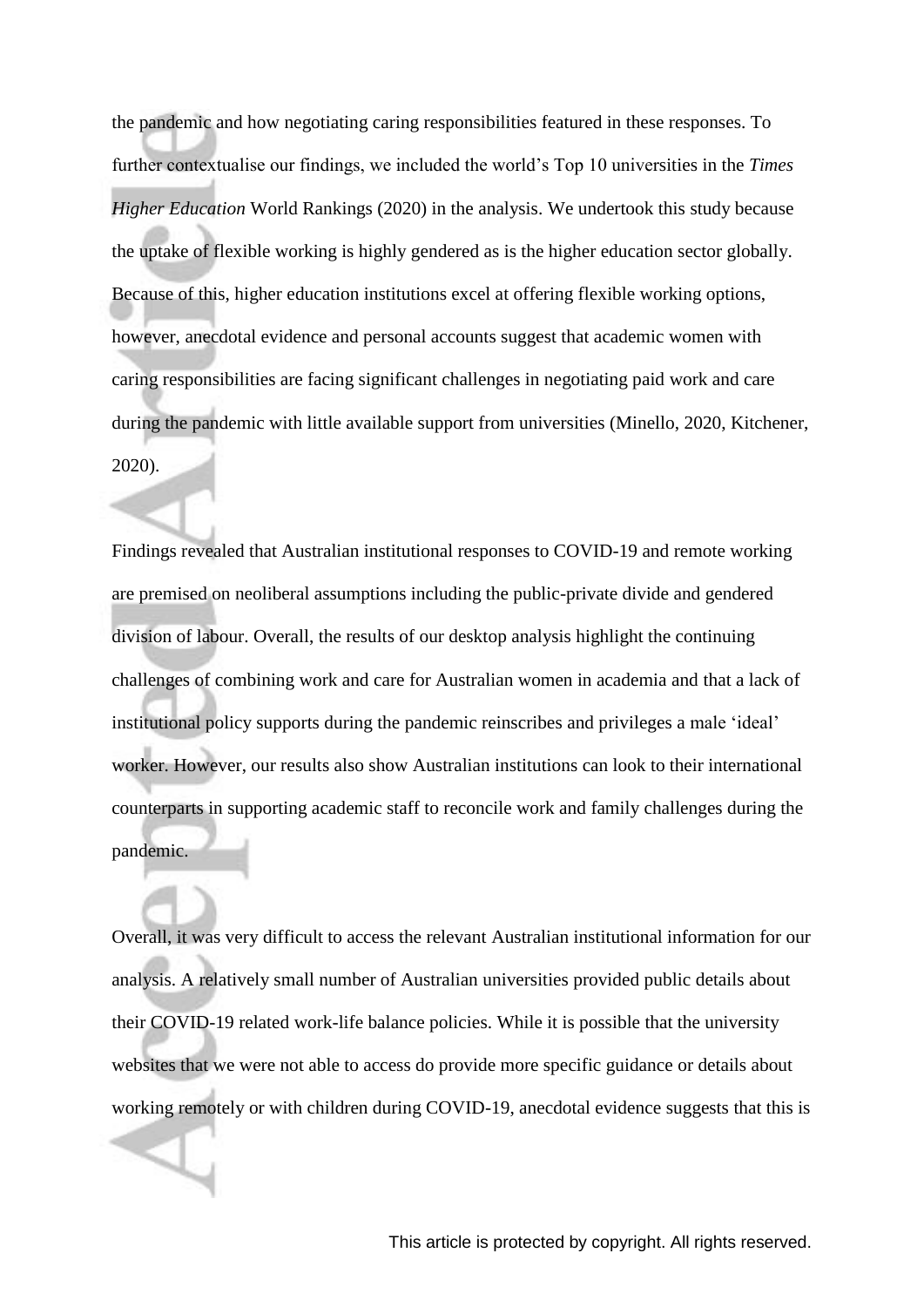unlikely. We argue that the lack of transparency around this issue perhaps is another example of how neoliberal universities obscure the ways in which they disadvantage particular groups.

Of the institutional websites that we did review, we were particularly surprised to find that there seemed to be no agreed 'standard' or consistent pattern in the guidelines across institutions on how academic employees are supposed to do their paid work and manage caring responsibilities in their private homes during COVID-19. This is despite the fact that the majority of the higher education workforce in Australia is female (WGEA, 2020) and that there remains a deep-seated idea in Australian culture and social policy that women are primary caregivers (Pocock, 2003). In this way, the absence of substantive references to care and caring responsibilities might be read as the maintenance of a 'gender-neutral façade' during the pandemic which prioritises a childless, male 'ideal worker' who is able to work from home remotely (Acker, 2006; Jenkins, 2020). Furthermore, it suggests that institutions assume that work and home are separate domains and that employees can easily remain productive and demarcate their varied roles at home even though the spheres of paid and unpaid work are co-located. However, for most women the home represents yet another workplace – one where they are expected to take on a 'second shift' of caregiving and domestic labour (Hochschild,1989).

Most of the publicly available guidance from Australian universities about caring responsibilities whilst working remotely was limited to discussing the situation with a supervisor or line manager or taking a period of leave. We argue that the direction to discuss work and caring arrangements with a line manager implies that individual circumstances will be reviewed on a case-by-case basis. This is problematic because it suggests that caring responsibilities are 'exceptional' circumstances, rather than what are more far-reaching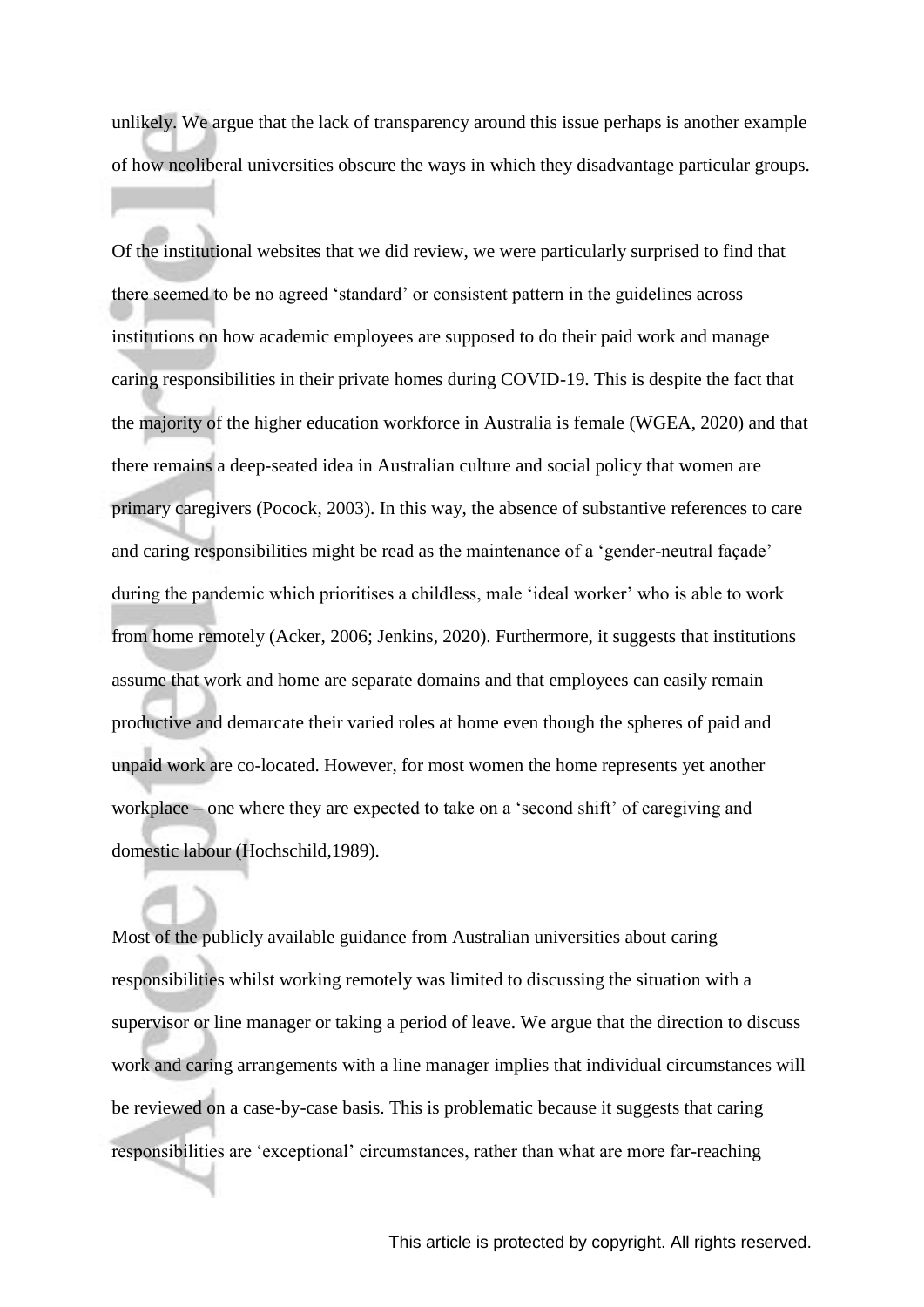circumstances affecting all academic workers. This directly illustrates how neoliberal universities make gender inequalities like caring during COVID-19 invisible and thus difficult to solve (Acker, 2006).

Many of the university directives that we examined, seemed to rely on the empathy and goodwill of the line managers to accommodate employee requests. This is despite Australian research that shows that managers are often ill-equipped to facilitate flexible working (Cooper & Baird, 2015). This point is especially pertinent to COVID-19 as it is highly likely that many academic women have considerably disrupted working lives and therefore, are requesting altered workloads or periods of leave which may challenge the organisation's operational goals. Moreover, considering that flexible working is gendered and so deeply entwined with women/mothers, manager bias may make it difficult for fathers to request flexibility under COVID-19. This is likely given that men are reluctant to take up parental leave and worry about workplace stigma in general (Walsh 2018) The supervisory meeting also relies on the employee leveraging their occupational capital to access flexible working – a problem for the precariously employed (Weststar, 2012).

The overreliance on 'leave' – paid, unpaid, special, crisis - as a solution to work and care during COVID-19 is problematic because leave in this context is only temporary but the fact remains that care permanently disrupts dominant constructions and experiences of time. Findings show that Australian employees are being asked to use their annual/personal leave, carer's leave, and then to go to a special type of COVID-19 leave or unpaid leave if required. A period of leave is generally defined as a temporary absence from paid work. In general, there is much anxiety around paying employees to undertake caring work (as per the stringent requirements for employees to qualify for parental leave). The same expectations do not fall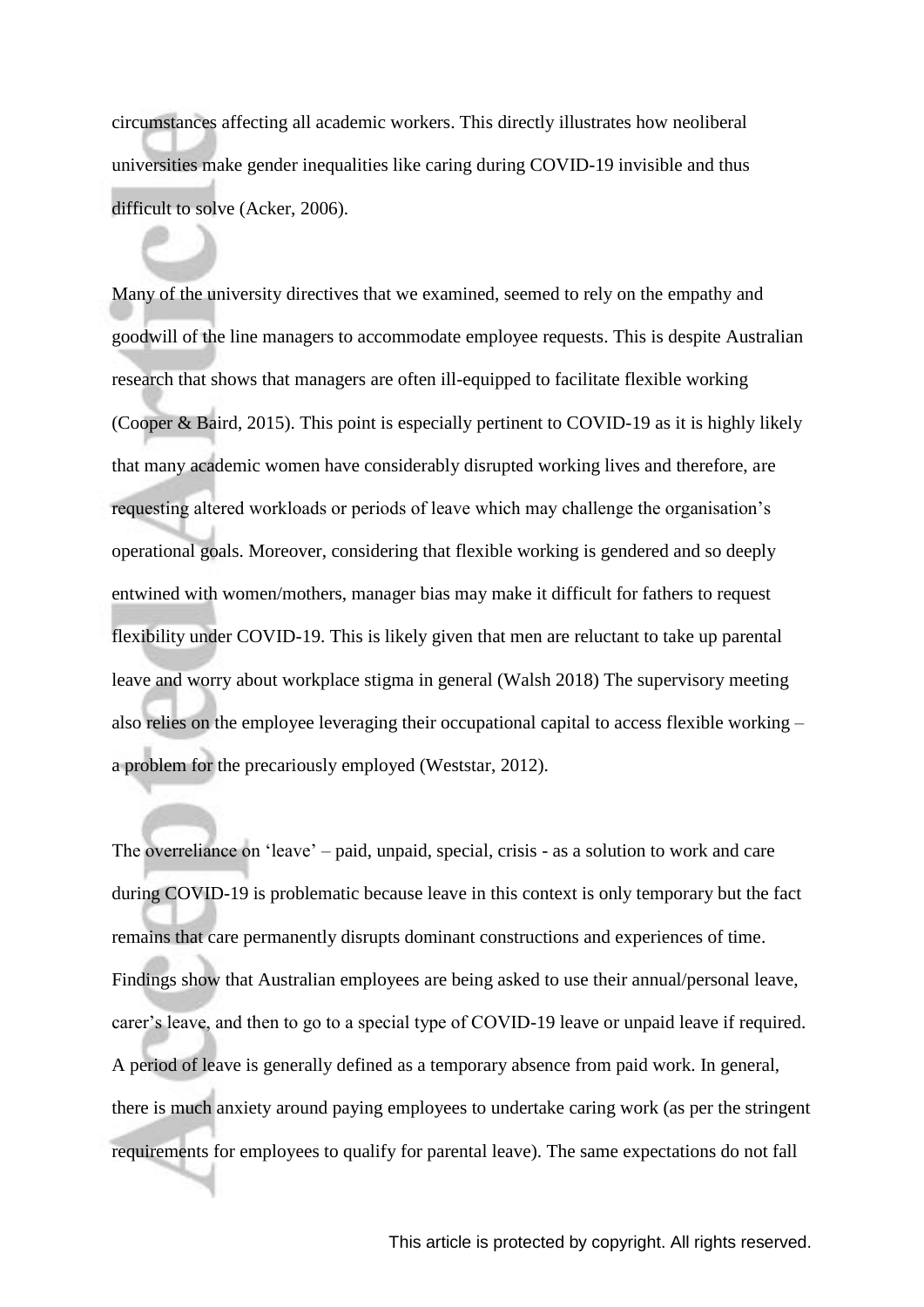on staff taking annual or personal leave where there is no expectation that the employee is engaged in paid work at this time (Hargita, 2017).

The reliance on carer's leave is particularly problematic during the pandemic because it is implicitly a short-term type of leave that does not accommodate children being out of school or childcare for months at a time. As Hargita (2017: 518) argues, 'this 'take all [leave] at once' approach does not allow for disruptive temporalities, nor does it allow for other unexpected transformative experiences and temporalities of care'. Rather, in this arrangement, those employees who are able to minimise their caring and spend their time 'productively' in paid labour will receive paid leave whereas those who allow their waged labour to be disrupted by caring responsibilities do not receive paid leave. This directive implies that not working due to caring responsibilities is a 'choice' and it also similarly assumes that employees have the capital to take unpaid leave if necessary. Precariously employed university staff, for instance, do not have leave entitlements and therefore are unprotected should they need to manage caring with paid work.

These findings suggest that decisions about caring leave and participation in the paid labour force are still seen as an essentially 'private' matter in which employees design their own 'solutions'. The only Australian institution to acknowledge the collective nature of caring responsibilities was ANU in their institution-wide designation that a full-time workload during COVID-19 is equivalent to working 25 hours of a 35-hour work week. This progressive move likely reflects ANU's ranking as the second-best university on the *Times Higher Education* World Rankings of all Australian universities but also its determination to be a national leader on family-friendly/flexible workplace policies for its workforce (ANU, 2016). However, as feminist sociologists have argued for several decades, 'flexibility'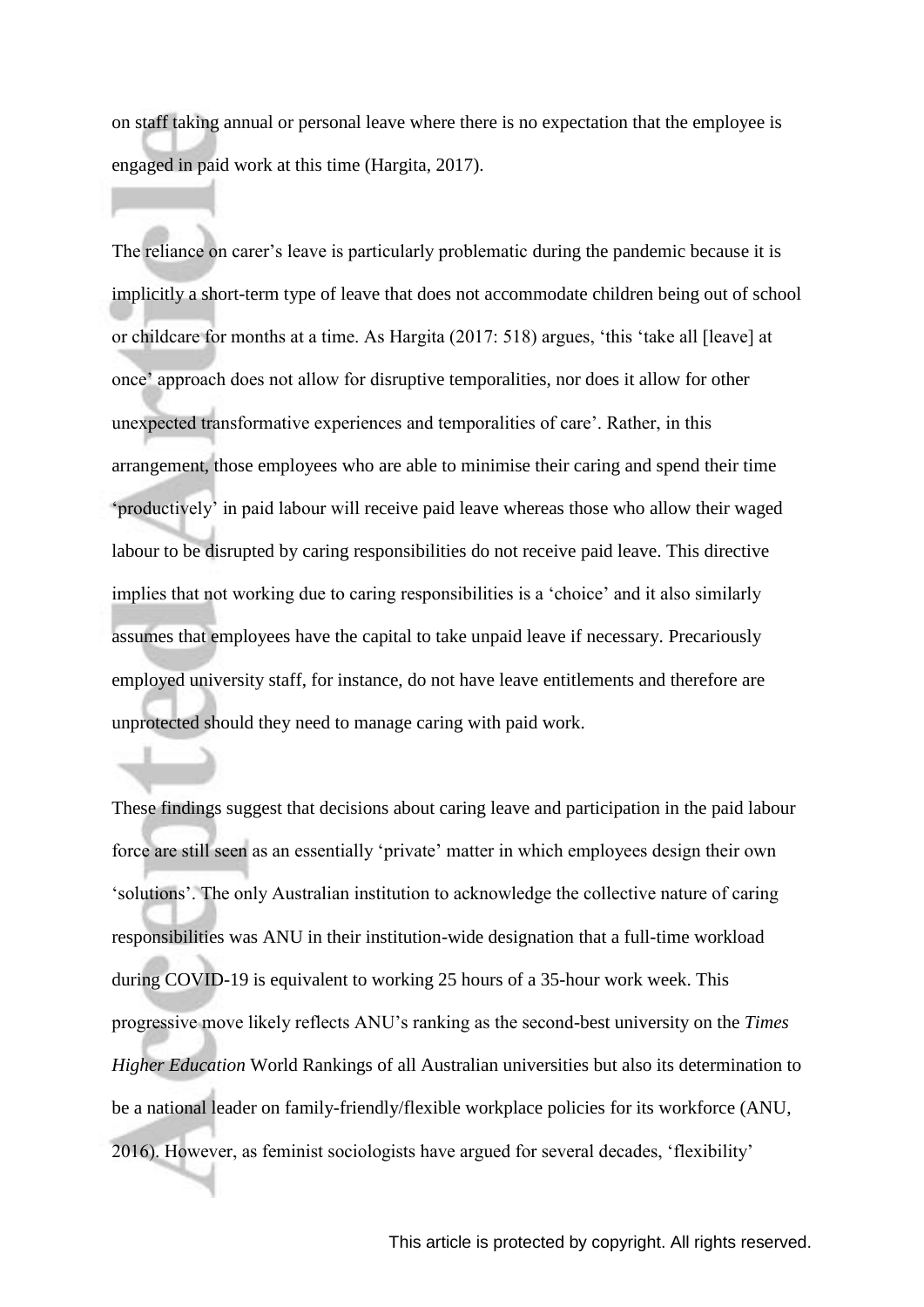inherently disadvantages women in general because they remain tethered to caring and the domestic sphere in ways that men still are not (Pocock, 2003).

The findings from our international review of the top ten international higher education institutions provides important insight into how the problems of work and care in the time of COVID-19 and beyond might be positively addressed in the Australian higher education sector. Indeed, some of the provisions provided by the world's top universities offer a roadmap for higher education institutions and others in reconciling work and care for its employees. The international institutions in our sample, for the most part, made information about policies related to remote working and caring during COVID-19 transparent and publicly available unlike the majority of Australian institutions. However, it is important to note that our sample of international institutions is less diverse than our sample of Australian institutions, which includes universities outside of the Go8. Most of our international sample comprised Ivy League and Russell Group institutions which are wealthy and well-endowed and have shared values around attracting and retaining academic talent. We included these institutions as a point of comparison because Australian institutions not only aspire to reach the top of international rankings but are heavily influenced by higher education policy from the US and UK (Epifanio & Troger, 2018).

Like Australian institutions, taking leave from work was a primary means by which employees were encouraged to manage their caring and paid work in the international institutions. However, most of the international institutions in the sample did not individualise the issue of caring by exclusively directing staff to discuss flexible working with a line manager or supervisor. Rather, the institutions transparently communicated all flexible working options for staff with care responsibilities during COVID-19. The starkest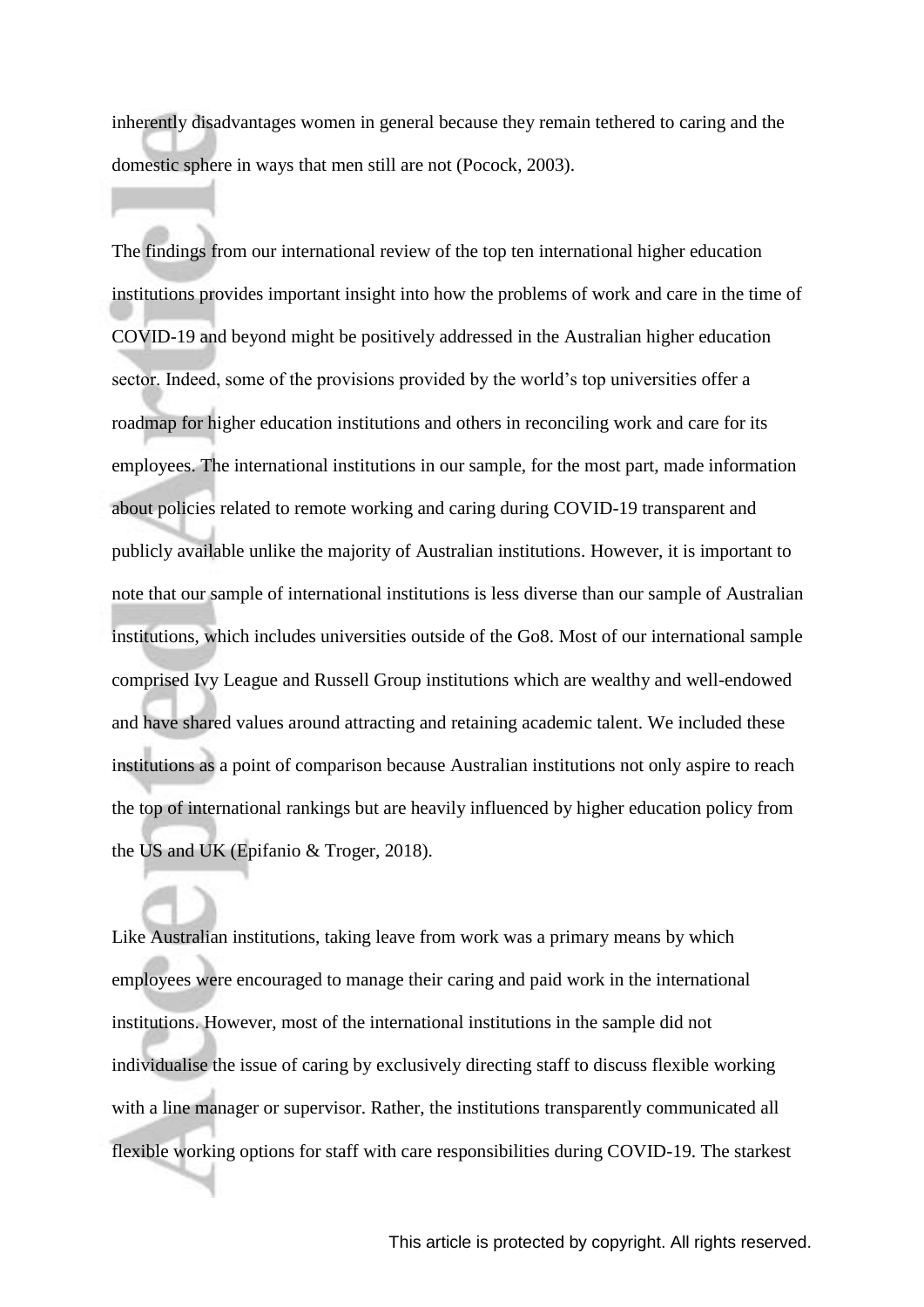difference between Australian and international institutions was the provision of childcare or access to 'crisis' services mediated through the institutions. Almost all of the international institutions we reviewed offered some kind of emergency or crisis care that most staff could access. There were some differences across international institutions in terms of how much access employees were entitled to, but access to care providers for children and other family members during COVID-19 appeared to be *de rigueur*. Yale stood above the rest of the international sample in its provision of caring and other services to help with home-schooling and meal delivery during shelter-in-place orders.

This is unique given that the international institutions are based in what are deemed 'liberal' welfare states (Lewis, 2009) like Australia where the organisation of childcare or care in general is largely left to the individual to manage. However, these arrangements, in part, reflect the privilege and status of these international institutions – all of them well-endowed, top performing research-intensive universities that can afford to provide these services to retain (female) staff (Epifanio & Troger, 2018). Nevertheless, it also shows the way forward for Australian institutions if they too are to compete internationally. While half of the Australian Go8 made some mention of caring in the context of remote work, there is a still a large gap between the Go8 universities and their international counterparts in the Ivy League and Russell Group in terms of supports. To illustrate, at the time writing this article, the University of New South Wales, a Go8 university, announced it would mitigate financial losses from the pandemic by cutting all of its on-campus childcare services and various equity and diversity measures including a Career Advancement Fund to support women following a period of parental leave (Mason, 2020). Further, these findings highlight how organisations might overcome the deficiencies of the welfare state in helping to reconcile work and family challenges by providing more generous work-life balance supports.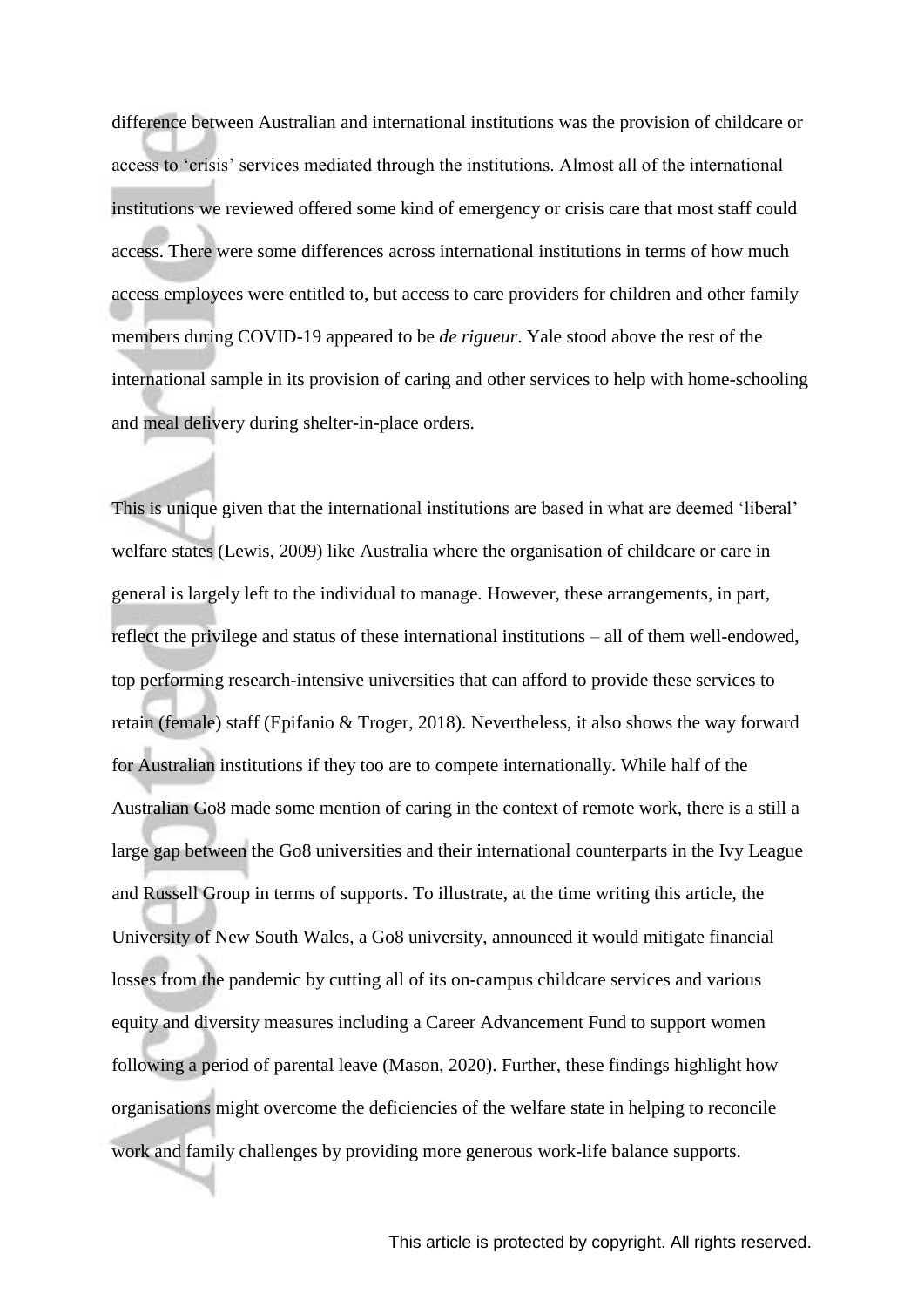# *Limitations and directions for future research*

A key study limitation was our inability to access many Australian institutional websites due to the information being locked being staff portals. It is possible that Australian institutions reviewed here have more detail around work and caring arrangements during COVID-19. Our international sample was biased towards top performing international institutions. Further analyses might include a more diverse international sample outside of elite, researchintensive institutional groupings to make comparisons with non-Go8 universities in Australia. However, we note that most of the non-Go8 universities in our sample did not discuss care in their publicly available information. Future researchers might also qualitatively examine the individual experiences of academics within the different institutional types both in Australia and internationally to compare the impact of these policies on productivity and well-being.

#### **References**

Acker, J. (2006). Inequality regimes: Gender, class, and race in organizations. *Gender & Society, 20*(4), 441-464. [doi.org/10.1177/0891243206289499](https://doi.org/10.1177%2F0891243206289499)

Australian Bureau of Statistics (2016). A profile of carers in Australia. Information Sheet. Retrieved from

<https://www.abs.gov.au/ausstats/abs@.nsf/Lookup/4430.0main+features602015> (Accessed 1 May 2020).

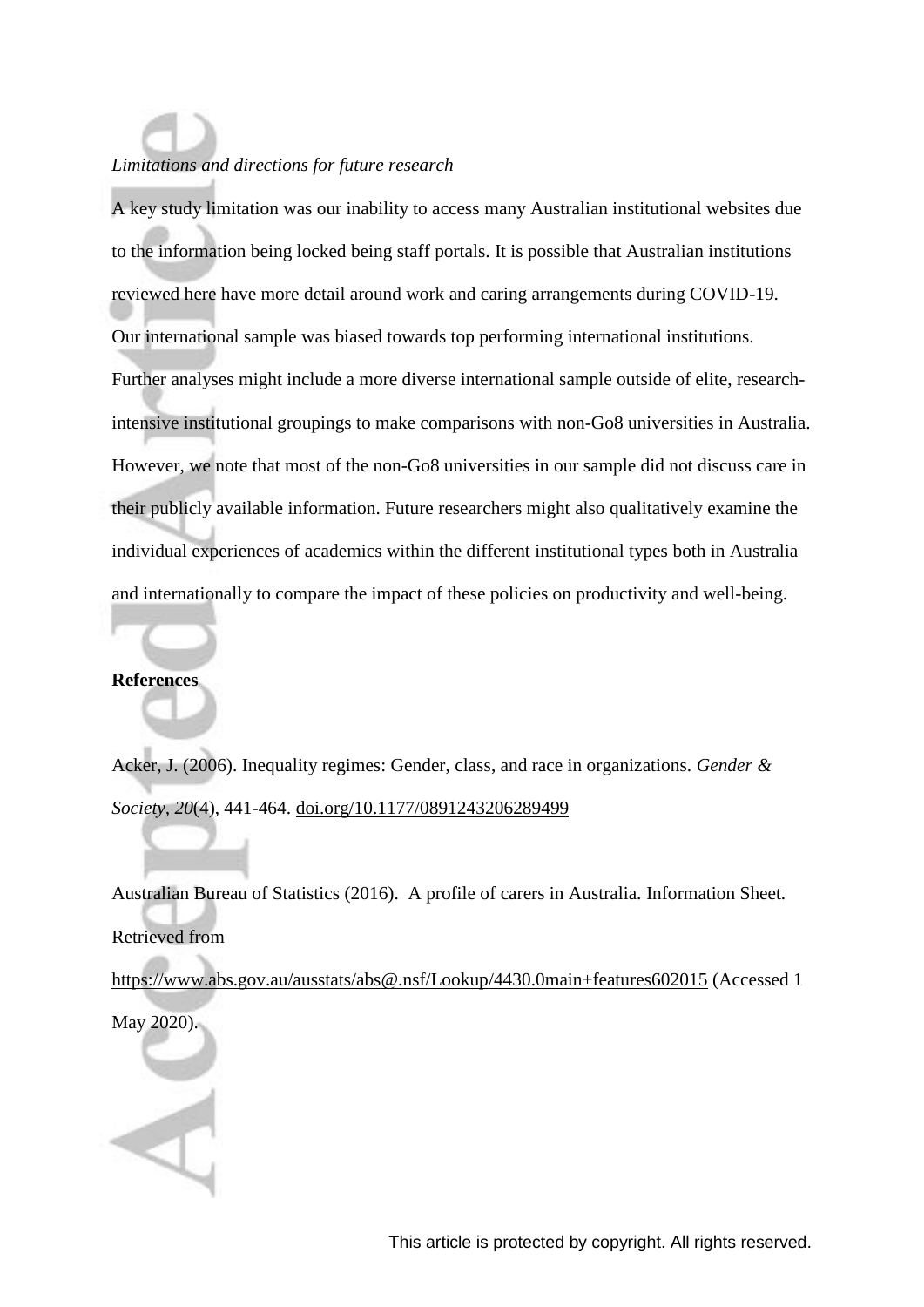Australia's National University (ANU) (2016). New family friendly committee launched. Retrieved from: [http://genderinstitute.anu.edu.au/news/new-family-friendly-committee](http://genderinstitute.anu.edu.au/news/new-family-friendly-committee-launched)[launched](http://genderinstitute.anu.edu.au/news/new-family-friendly-committee-launched) (Accessed 1 May 2020).

Australia's National University (2020). Work from home guidelines. Retrieved from <http://imagedepot.anu.edu.au/scapa/Website/ANU-WFH-guidelines.pdf> (Accessed 25 May 2020).

Baxter, J. (2019). Fathers and work: A statistical overview. *Australian Institute of Family Studies*. Retrieved form<https://aifs.gov.au/aifs-conference/fathers-and-work> (Accessed 10 May 2020).

Berlant, L. (2011). *Cruel optimism*. Durham, NC: Duke University Press.

Blackmore, J. (2006). Deconstructing diversity discourses in the field of educational management and leadership. *Educational Management, Administration and Leadership*, *34*(2), 181-199. doi: 10.1177/1741143206062492

Chen, E. (2013). Neoliberalism and popular women's culture: Rethinking choice, freedom, and agency. *European Journal of Cultural Studies, 16*(4), 440–52.

[doi.org/10.1177/1367549413484297](https://doi.org/10.1177%2F1367549413484297)

Coffman, J., Hogey R. (2010). Flexible Work Models: How to bring sustainability to a 24/7 world. Retrieved from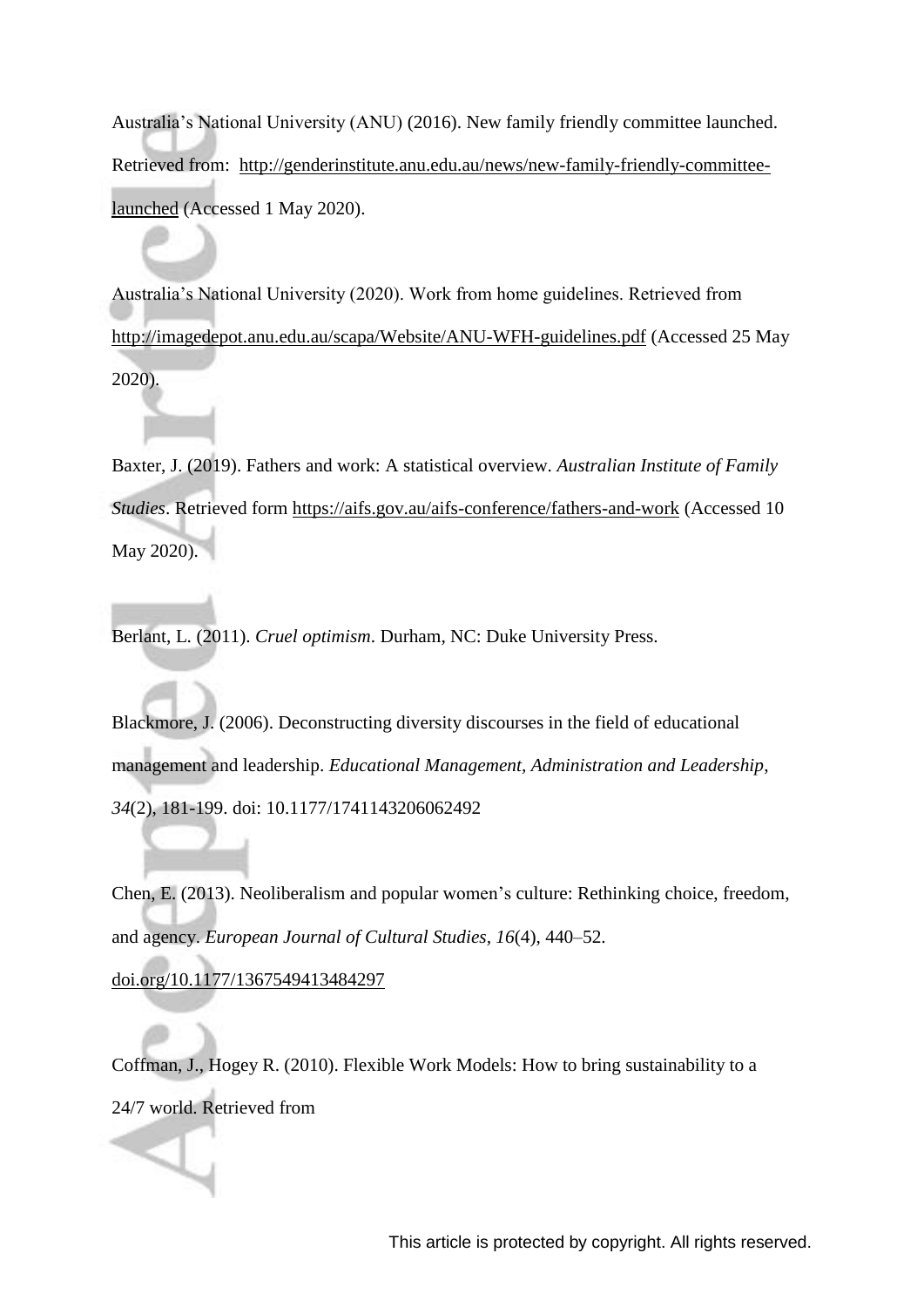[https://www.asx.com.au/documents/about/flexible\\_work\\_models\\_bain\\_and\\_company\\_2010.](https://www.asx.com.au/documents/about/flexible_work_models_bain_and_company_2010.pdf) [pdf](https://www.asx.com.au/documents/about/flexible_work_models_bain_and_company_2010.pdf) (Accessed 1 May 2020).

Collyer, F. (2013). The production of scholarly knowledge in the global market arena: University ranking systems, prestige and power. *Critical Studies in Education*, *54*(3), 245- 259. [/doi.org/10.1080/17508487.2013.788049](https://doi.org/10.1080/17508487.2013.788049)

Cooper, R., & Baird, M. (2015). Bringing the "right to request" flexible working arrangements to life: From policies to practices. *Employee Relations*, 37(5), 568-581. [doi.org/10.1108/ER-07-2014-0085](https://doi.org/10.1108/ER-07-2014-0085)

Craig, L., & Mullan, K. (2009). The policeman and the part-time sales assistant: Household labour supply family time and subjective time pressure in Australia 1997–2006. *Journal of Comparative Family Studies*, *40*(4), 545–560. [doi.org/10.3138/jcfs.40.4.547](https://doi.org/10.3138/jcfs.40.4.547)

Craig, L., & Sawrikar, P. (2009). Work and family: How does the (gender) balance change as children grow? *Gender, Work & Organisation*, *16*(6), 684–709. [doi.org/10.1111/j.1468-](https://doi.org/10.1111/j.1468-0432.2009.00481.x) [0432.2009.00481.x](https://doi.org/10.1111/j.1468-0432.2009.00481.x)

Crompton R., Lewis S., & Lyonette C. (2007). *Women, men, work and family in Europe*. London, UK: Palgrave.

Dever, M. (2004). Women's Studies and the discourse of vocationalism: Some new perspectives. *Women's Studies International Forum*, *27*(5–6), 475–88.

[doi.org/10.1016/j.wsif.2004.09.004](https://doi.org/10.1016/j.wsif.2004.09.004)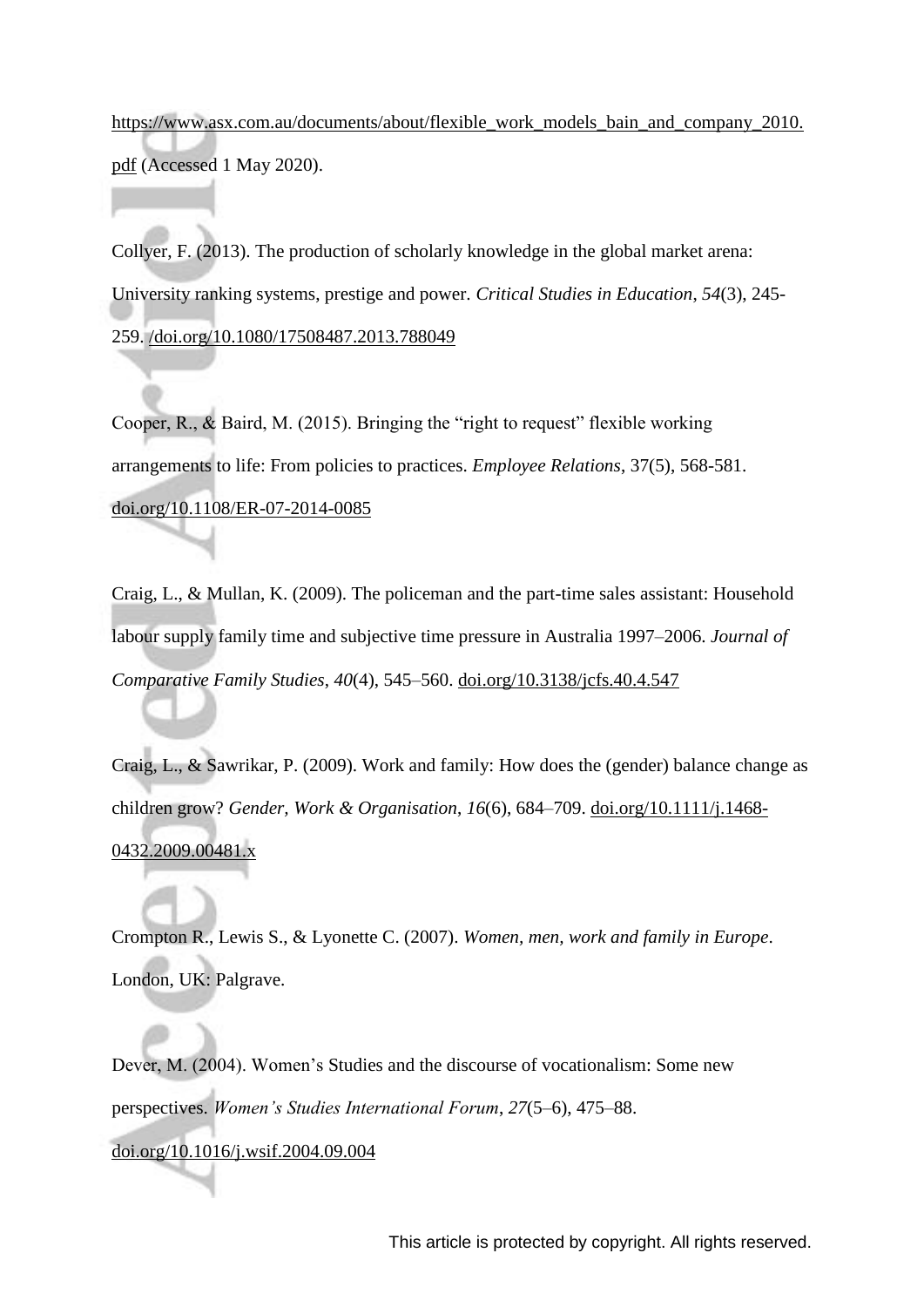Epifanio, M., & Troeger, V. E. (2018). Maternity leaves in academia: Why are some UK universities more generous than others? *Warwick Economics Research Papers*. Retrieved from

[https://warwick.ac.uk/fac/soc/economics/staff/vetroeger/maternity/maternity\\_determinants\\_c](https://warwick.ac.uk/fac/soc/economics/staff/vetroeger/maternity/maternity_determinants_cagewp.pdf) [agewp.pdf](https://warwick.ac.uk/fac/soc/economics/staff/vetroeger/maternity/maternity_determinants_cagewp.pdf) (Accessed 25 May 2020)

FairWork Ombudsman (2020). Flexible working arrangements. Retrieved from [https://www.fairwork.gov.au/employee-entitlements/flexibility-in-the-workplace/flexible](https://www.fairwork.gov.au/employee-entitlements/flexibility-in-the-workplace/flexible-working-arrangements)[working-arrangements](https://www.fairwork.gov.au/employee-entitlements/flexibility-in-the-workplace/flexible-working-arrangements) (Accessed 10 May 2020).

Frederickson, M. (2020). COVID-19's gendered impact on academic productivity**.** *Github.*  Retrieved from:<https://github.com/drfreder/pandemic-pub-bias/blob/master/README.md> (Accessed 11 May 2020).

Gans, J. (2020a). *Economics in the age of COVID-19*. Cambridge, MA: MIT Press

Gans, J. (2020b, 2 May) How I wrote and published a book about the economics of coronavirus in a month. *The Conversation*. Retrieved from [https://theconversation.com/how](https://theconversation.com/how-i-wrote-and-published-a-book-about-the-economics-of-coronavirus-in-a-month-137489)[i-wrote-and-published-a-book-about-the-economics-of-coronavirus-in-a-month-137489](https://theconversation.com/how-i-wrote-and-published-a-book-about-the-economics-of-coronavirus-in-a-month-137489) (Accessed 25 May 2020)

Gill, R. (2014). Academics, cultural workers and critical labour studies. *Journal of Cultural Economy*, *7*(1), 12-30. [doi.org/10.1080/17530350.2013.861763](https://doi.org/10.1080/17530350.2013.861763)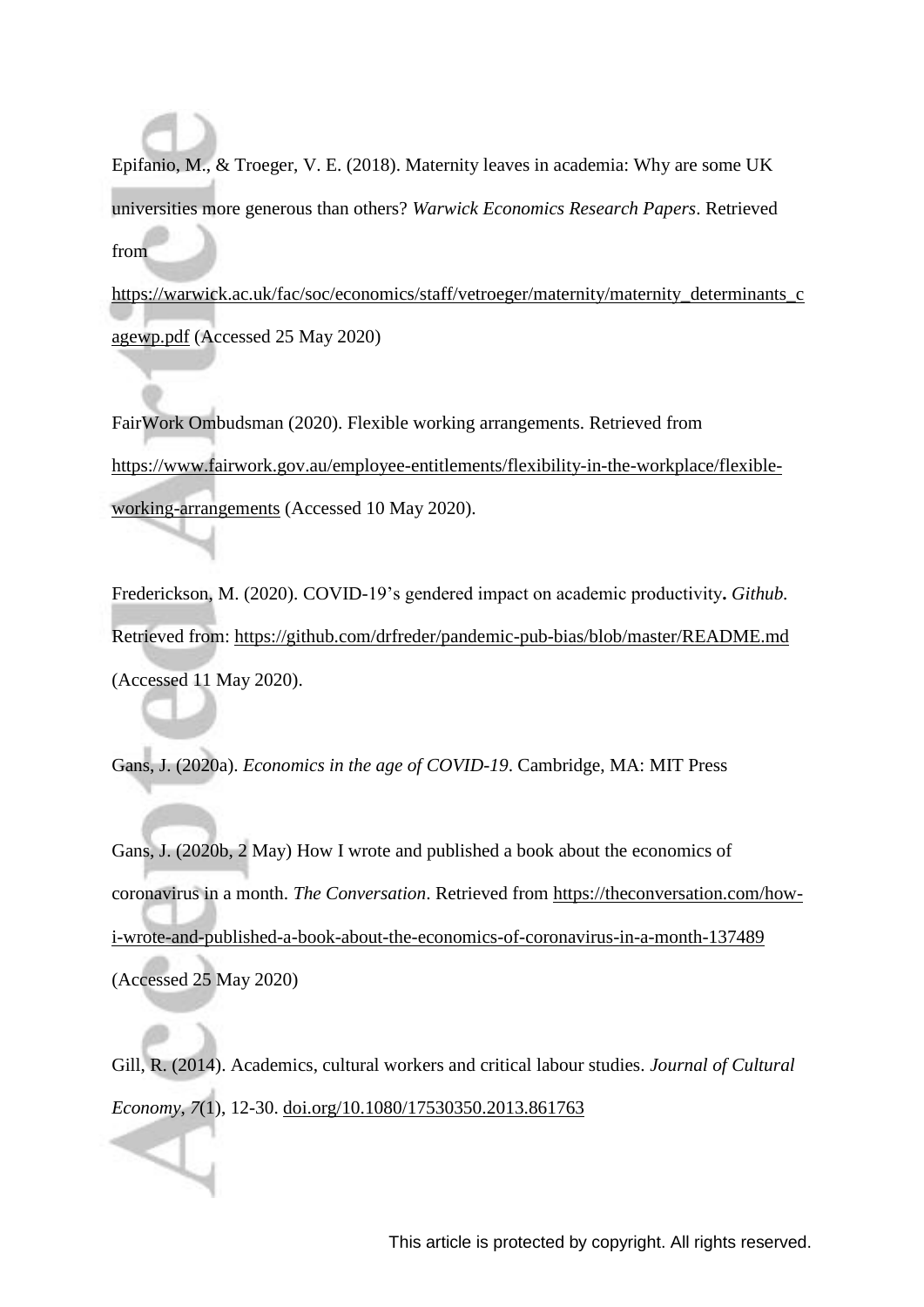Group of Eight Austraia (2020) About. Retrieved from <https://go8.edu.au/about/the-go8> (Accessed 25 May 2020).

Grzanka, P.R., Mann, E.S., & Elliott, S. (2016). The neoliberalism wars, or notes on the persistence of neoliberalism*. Sexuality Research and Social Policy, 13*(1), 297–307. doi.org/10.1007/s13178-016-0255-8

Hale, C.R. (2005). Neoliberal multiculturalism: The remaking of cultural rights and racial dominance in Central America. *Political and Legal Anthropology Review*, *28*(1), 10–28.

Hargita, C. S. (2017). Care-based temporalities and parental leave in Australia. *Griffith Law Review*, *26*(4), 511-531. [/doi.org/10.1080/10383441.2017.1552554](https://doi.org/10.1080/10383441.2017.1552554)

Harvard University (2020). Working from home. Retrieved from <https://www.harvard.edu/coronavirus/work-remotely> (Accessed 20 May 2020).

Harvey, D. (2005). *A brief history of neoliberalism*. New York, NY: Oxford University Press.

Hochschild, A. (1989). *The second shift.* New York, NY*: Penguin.* 

Ivancheva, M., Lynch, K., & Keating, K. (2019). Precarity, gender and care in the neoliberal academy. *Gender, Work & Organisation, 26*(4), 448-462. [doi.org/10.1111/gwao.12350](https://doi.org/10.1111/gwao.12350)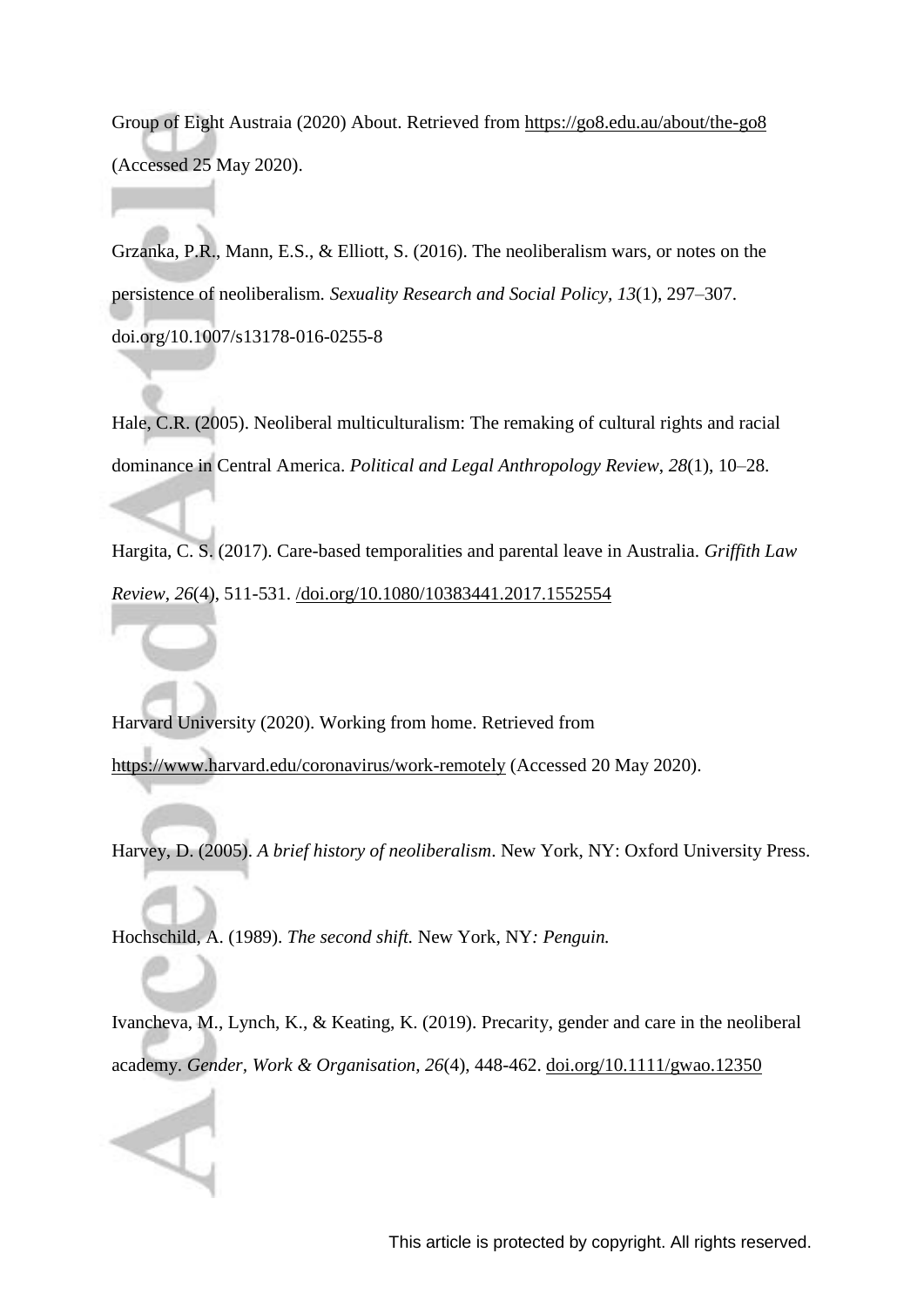Jenkins, F. (2020, 4 April) Did our employers just requisition our homes? Canberra Time. Retrieved from [https://www.canberratimes.com.au/story/6701054/did-our-employers-just](https://www.canberratimes.com.au/story/6701054/did-our-employers-just-requisition-our-homes/)[requisition-our-homes/](https://www.canberratimes.com.au/story/6701054/did-our-employers-just-requisition-our-homes/) (Accessed 25 May 2020).

Kelan, E. K. (2009). Gender fatigue: The ideological dilemma of gender neutrality and discrimination in organizations. *Canadian Journal of Administrative Sciences, 26* (3), 197- 210. doi:10.1002/CJAS.106

Kitchener, C. (2020). Women academics seem to be submitting fewer papers during coronavirus. 'Never seen anything like it,' says one editor. *The Lily*. Retrieved from [https://www.thelily.com/women-academics-seem-to-be-submitting-fewer-papers-during](https://www.thelily.com/women-academics-seem-to-be-submitting-fewer-papers-during-coronavirus-never-seen-anything-like-it-says-one-editor/)[coronavirus-never-seen-anything-like-it-says-one-editor/](https://www.thelily.com/women-academics-seem-to-be-submitting-fewer-papers-during-coronavirus-never-seen-anything-like-it-says-one-editor/) (Accessed 1 May 2020).

Klopper, C. J., & Power, B. M. (2014). The casual approach to teacher education: What effect does casualisation have for Australian university teaching? *Australian Journal of Teacher Education*, *39*(4), 101-114.

Lewis, J. (2009). *Work-family balance, gender and policy*. Northhampton, USA: Edward Elgar.

Massachusetts Institute of Technology (2020) COVID-19 Info center. Retrieved from <https://covid19.mit.edu/faculty-researchers> (Accessed 20 May 2020).

Mason, R. (2020) UNSW axes childcare services. *Honi Soit*. Retrieved from <http://honisoit.com/2020/05/unsw-axes-childcare-services/>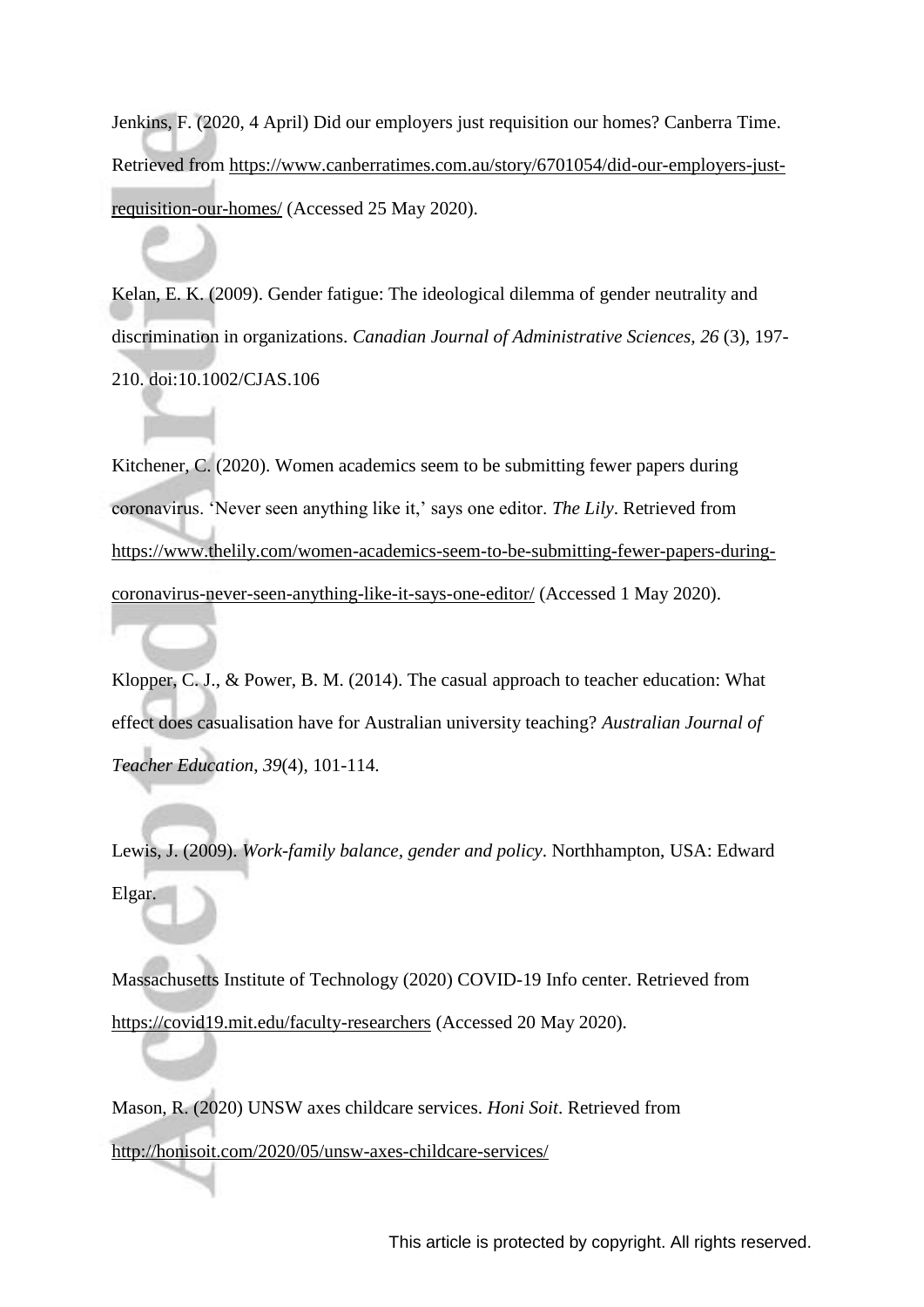Mason, M., Wolfinger, N. H., & Goulden, M. (2013). *Do babies matter?: Gender and family in the ivory tower*. New Brunswick, NJ: Rutgers University Press.

Minello, A. (2020). The pandemic and the female academic. *Nature*. Retrieved from <https://www.nature.com/articles/d41586-020-01135-9> (Accessed 1 May 2020).

Morley, L. (2013). The rules of the game: Women and the leaderist turn in higher education. *Gender and Education, 25*(1), 116-131. doi: 10.1080/09540253.2012.740888

Morley, L. (2014). Lost leaders: Women in the global academy. *Higher Education Research & Development, 33*(1), 114-128. doi: 10.1080/07294360.2013.864611

Nash, M., & Moore, R. (2019). ''I was completely oblivious to gender': An exploration of how women in STEMM navigate leadership in a neoliberal, post-feminist context. *Journal of Gender Studies, 28*(4), 449-61.

Norton, A., Cherastidtham, I., & Mackey, W. (2018). Mapping Australian higher education 2018. Grattan Institute. Retrieved from [https://grattan.edu.au/wp-content/uploads/2018/09/907-Mapping-Australian-higher](https://grattan.edu.au/wp-content/uploads/2018/09/907-Mapping-Australian-higher-education-2018.pdf)[education-2018.pdf](https://grattan.edu.au/wp-content/uploads/2018/09/907-Mapping-Australian-higher-education-2018.pdf) (Accessed 25 May 2020).

O'Connor, P., O'Hagan, C., & Brannen, J. (2015). Exploration of masculinities in academic organisations: A tentative typology using career and relationship commitment. *Current Sociology*, *63*(4), 528–546. doi.org/10.1177/00113921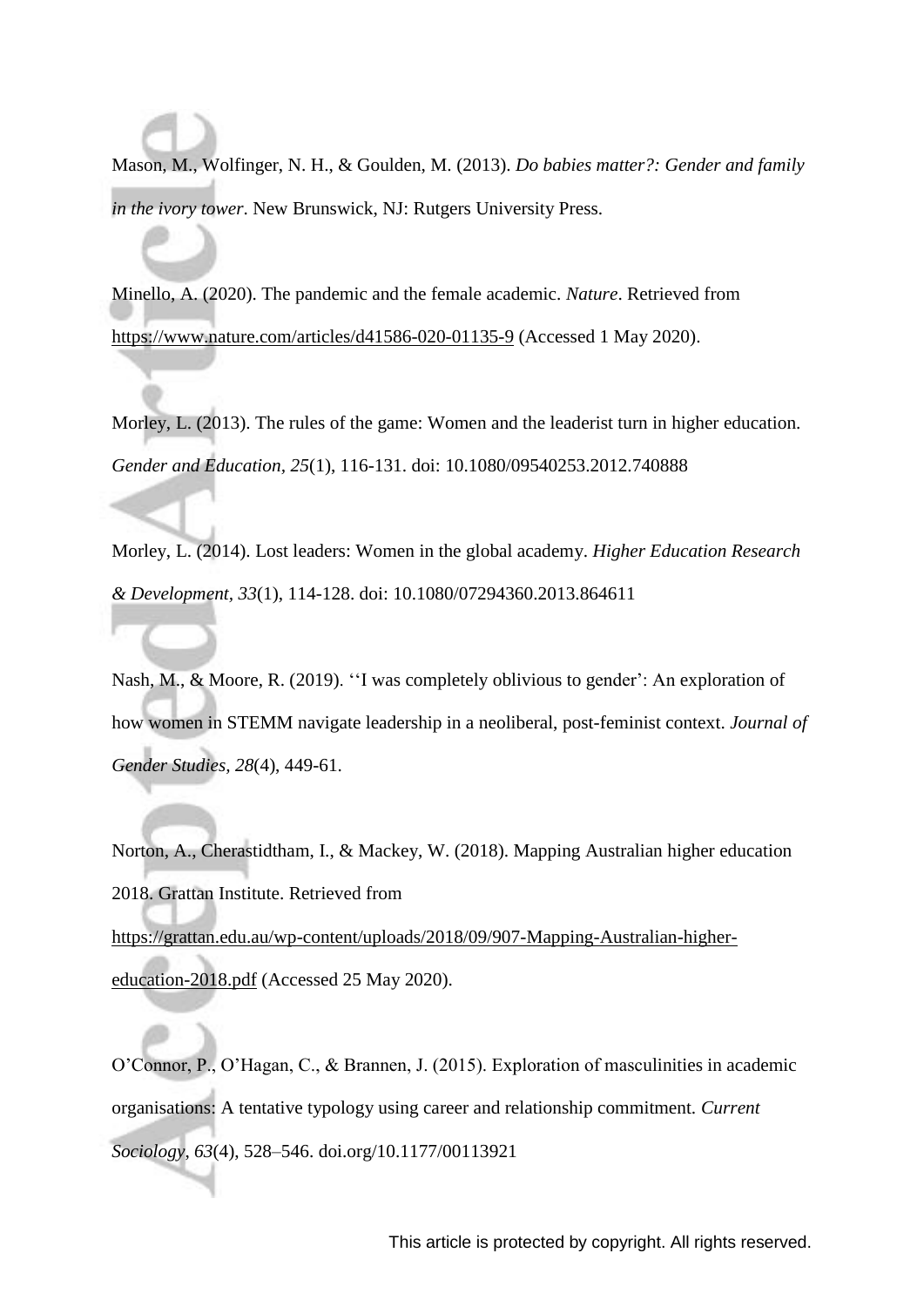#### 15574859

Oxford University (2020) COVID-19 advice and updates. Retrieved from <https://www.ox.ac.uk/coronavirus/advice?wssl=1> (Accessed 25 May 2020).

Pocock, B. (2003). *The work/life collision*. Sydney, AU: Federation Press.

Price, J. (2020). In a crisis, a shift: This is the changing face of fatherhood. *Sydney Morning Herald*. Retrieved from [https://www.smh.com.au/lifestyle/life-and-relationships/in-a-crisis-a](https://www.smh.com.au/lifestyle/life-and-relationships/in-a-crisis-a-shift-this-is-the-changing-face-of-fatherhood-20200429-p54ofo.html)[shift-this-is-the-changing-face-of-fatherhood-20200429-p54ofo.html](https://www.smh.com.au/lifestyle/life-and-relationships/in-a-crisis-a-shift-this-is-the-changing-face-of-fatherhood-20200429-p54ofo.html) (Accessed 21 May 2020).

Princeton University (2020). New COVID-19 days policy now available. Retrieved from <https://hr.princeton.edu/news/2020/new-covid-19-days-policy-now-available> (Accessed May 2020).

Pullen, A., Rhodes, C., & Thanem, T. (2017). Affective politics in gendered organizations: Affirmative notes on becoming-woman. *Organization, 24*(1), 105-123.

[doi.org/10.1177/1350508416668367](https://doi.org/10.1177%2F1350508416668367)

Raciti, M. (2010). Marketing Australian hgher education at the turn of the 21st century: A précis of reforms. *Commercialisation and the New University Hierarchy', e-Journal of Business Education and Scholarship of Teaching, 4*(1), 32–41.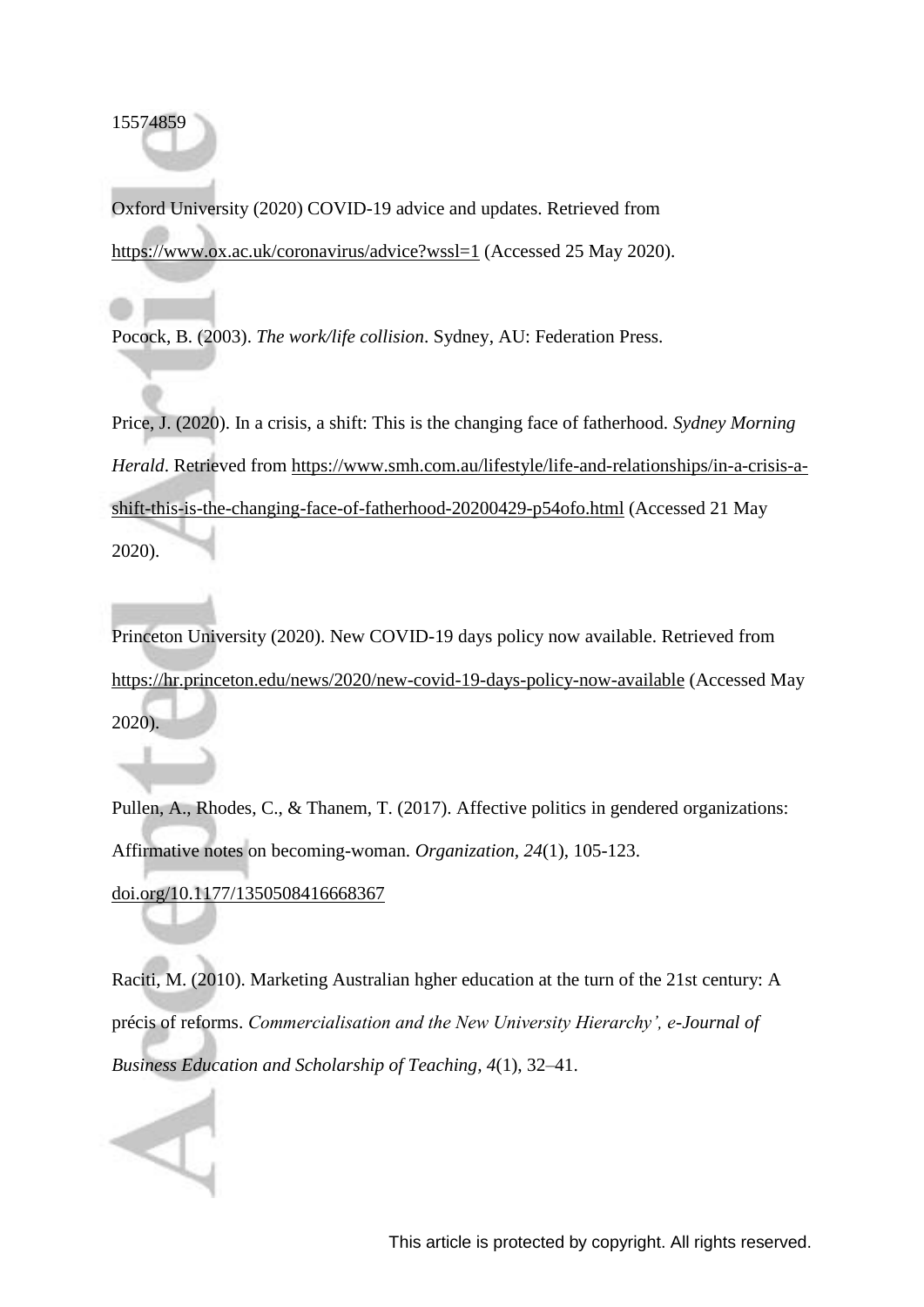Reilly, A., Jones, D., Vasquez, C.R., & Krisjanous, J. (2016). Confronting gender inequality in a business school. *Higher Education Research & Development, 35*(5), 1025-1038. doi: 10.1080/07294360.2016.1138453

Rose, N. (1999). Powers of freedom: Reframing political thought. Cambridge, UK: Cambridge University Press.

Rottenberg, C. (2014). The rise of neoliberal feminism. *Cultural Studies, 28*(3), 418-437. doi: 10.1080/09502386.2013.857361

Sullivan, K. R., & Delaney, S. (2016). A femininity that 'giveth and taketh away': The prosperity gospel and postfeminisim in the neoliberal economy. *Human Relations*, *70*(7), 836-859. doi: 10.1177/0018726716676322

Tertiary Education Quality and Standards Agency (2018). Key financial metrics on Australia's higher education sector – November 2018. Retrieved from [https://www.teqsa.gov.au/sites/default/files/key-financial-metrics-dec-](https://www.teqsa.gov.au/sites/default/files/key-financial-metrics-dec-2018_0.pdf?v=1544561601)[2018\\_0.pdf?v=1544561601](https://www.teqsa.gov.au/sites/default/files/key-financial-metrics-dec-2018_0.pdf?v=1544561601) (Accessed 25 May 2020).

Thornton, M. (2014) *Through a glass darkly: The social sciences look at the neoliberal university*. Canberra, AU: Australian National University Press.

Times Higher Education (2020). World university rankings. Retrieved form [https://www.timeshighereducation.com/world-university-rankings/2020/world](https://www.timeshighereducation.com/world-university-rankings/2020/world-ranking#!/page/0/length/25/sort_by/rank/sort_order/asc/cols/stats)[ranking#!/page/0/length/25/sort\\_by/rank/sort\\_order/asc/cols/stats](https://www.timeshighereducation.com/world-university-rankings/2020/world-ranking#!/page/0/length/25/sort_by/rank/sort_order/asc/cols/stats) (Accessed 10 May 2020).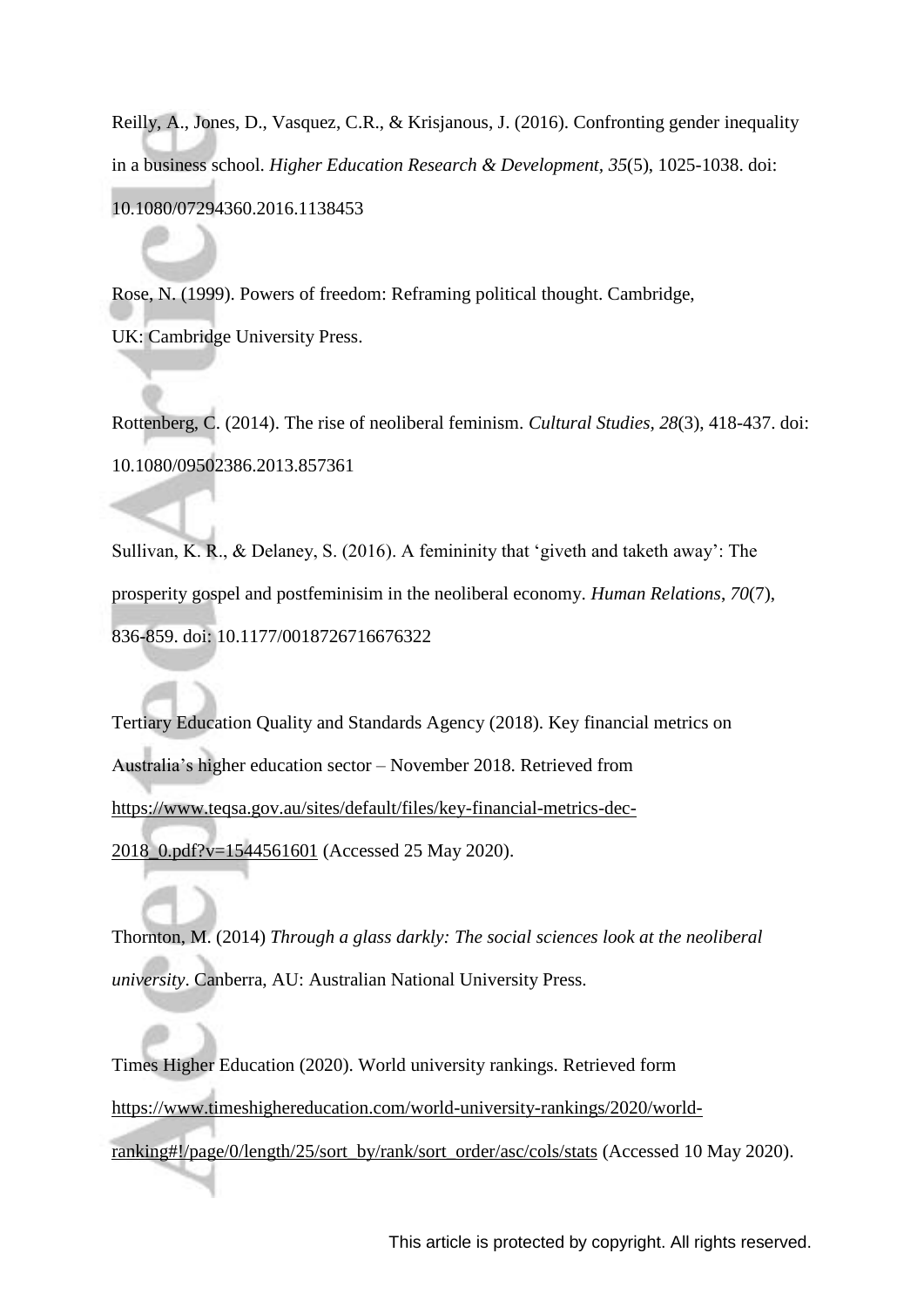Todd, P., & Binns, J. (2013). Work–life balance: is it now a problem for management? *Gender, Work & Organization*, *20*(3), 219-231. [doi.org/10.1111/j.1468-0432.2011.00564.x](https://doi.org/10.1111/j.1468-0432.2011.00564.x)

Walsh. E. (2019). Fathers and parental leave. *Australian Institute of Family Studies*. Retrieved from [https://aifs.gov.au/sites/default/files/7\\_fathers\\_and\\_parental\\_leave\\_1905.pdf](https://aifs.gov.au/sites/default/files/7_fathers_and_parental_leave_1905.pdf) (Accessed 1 May 2020).

Weststar, J. (2012). Negotiating in silence: Experiences with parental leave in academia. *Relations Industrielles/Industrial Relations*, *67*(3), 352-374 [doi.org/10.7202/1012535ar](https://doi.org/10.7202/1012535ar)

Workplace Gender Equality Agency (WGEA) (2020). Data explorer. Retrieved from [www.wgea.gov.au](http://www.wgea.gov.au/) (Accessed 1 May 2020).

Yale University (2020). COVID-19 childcare resources. Retrieved from [https://your.yale.edu/work-yale/benefits/work-life-and-childcare/parenting/covid-19](https://your.yale.edu/work-yale/benefits/work-life-and-childcare/parenting/covid-19-childcare-resources) [childcare-resources](https://your.yale.edu/work-yale/benefits/work-life-and-childcare/parenting/covid-19-childcare-resources) (Accessed May 20 2020).

This article is protected by copyright. All rights reserved.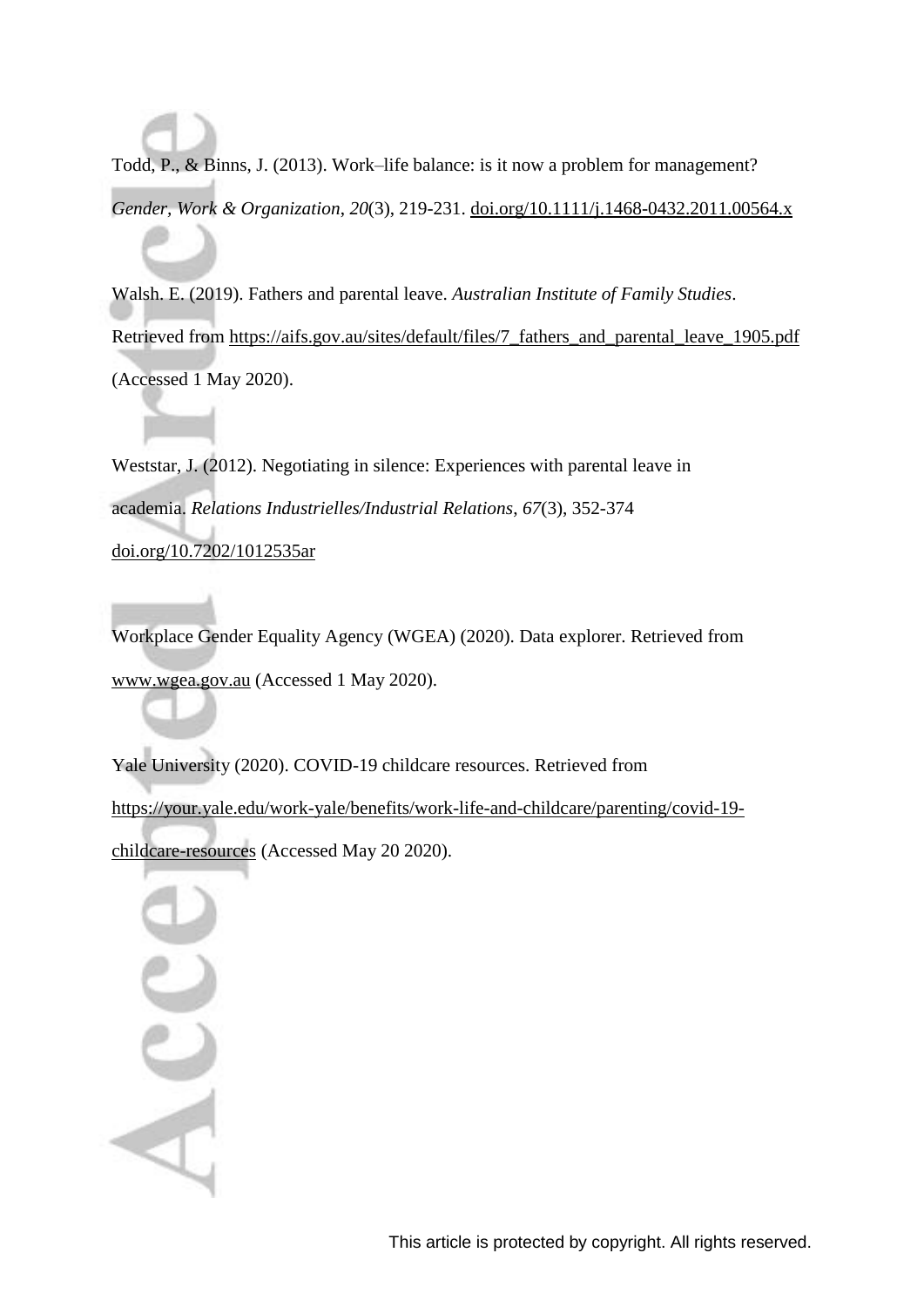

# **Table 1. Sources used for findings**

| Source                           | Example                      |   | %              |
|----------------------------------|------------------------------|---|----------------|
| Australian University website    | University of Sydney website |   | 7 <sub>f</sub> |
| International University website | Harvard University (USA)     | Ю |                |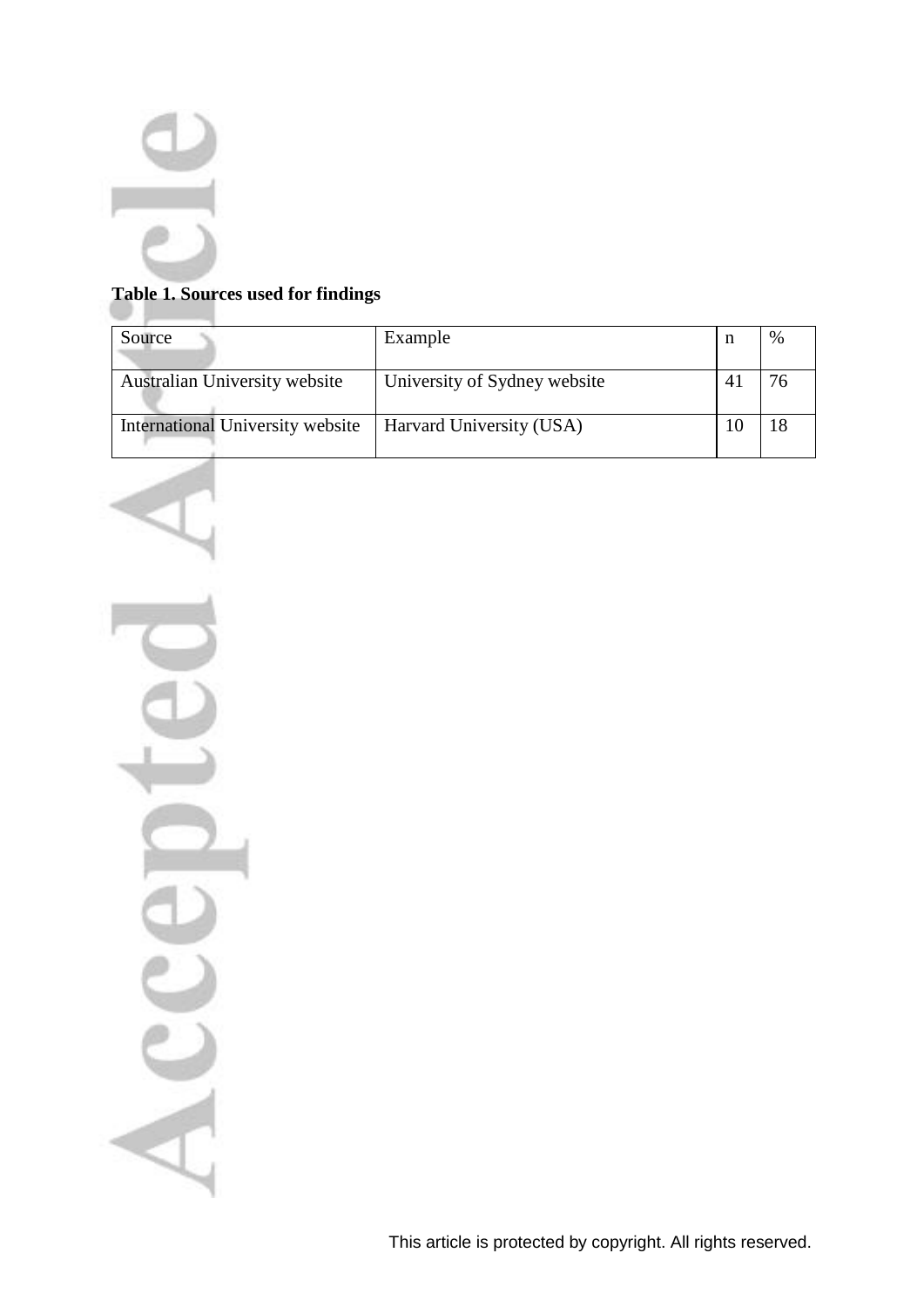-

# **Table 2. COVID-19 information across higher education institutions and related bodies**

| <b>Institution</b>                    | Info on        | <b>Mention of caring</b> |
|---------------------------------------|----------------|--------------------------|
|                                       | working        | in relation to           |
|                                       | remotely       | remote working           |
|                                       | publicly       |                          |
|                                       | available      |                          |
| <b>AUSTRALIAN UNIVERSITIES</b>        |                |                          |
| <b>Australian Catholic University</b> | Yes            | Yes                      |
| <b>Australian National University</b> | Yes            | Yes                      |
| <b>Bond University</b>                | N <sub>o</sub> | N <sub>o</sub>           |
| <b>Central Queensland University</b>  | N <sub>o</sub> | N <sub>o</sub>           |
| <b>Charles Darwin University</b>      | Yes            | N <sub>o</sub>           |
| <b>Charles Sturt University</b>       | N <sub>o</sub> | N <sub>o</sub>           |
| <b>Curtin University</b>              | Yes            | Yes                      |
| Deakin University                     | N <sub>o</sub> | N <sub>o</sub>           |
| <b>Edith Cowan University</b>         | Yes            | Yes                      |
| <b>Federation University</b>          | Yes            | Yes                      |
| <b>Flinders University</b>            | Yes            | N <sub>o</sub>           |
| <b>Griffith University</b>            | N <sub>o</sub> | N <sub>o</sub>           |
| <b>James Cook University</b>          | No             | N <sub>o</sub>           |
| La Trobe University                   | $\rm No$       | N <sub>o</sub>           |
| Macquarie University                  | Yes            | Yes                      |

# **in Australia and internationally**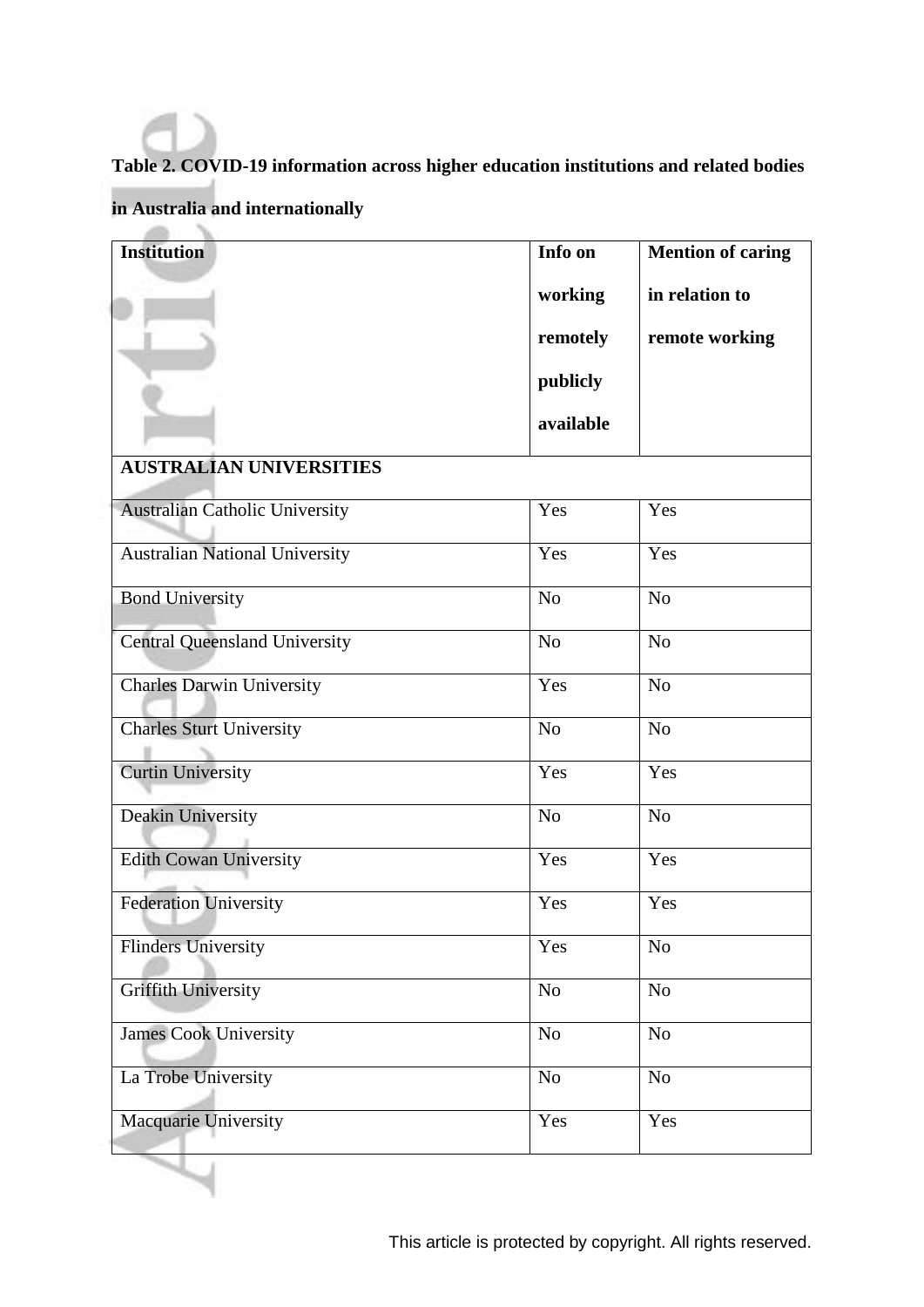| <b>Monash University</b>            | Yes            | Yes            |
|-------------------------------------|----------------|----------------|
| Murdoch University                  | N <sub>o</sub> | N <sub>o</sub> |
| Queensland University of Technology | N <sub>o</sub> | N <sub>o</sub> |
| <b>RMIT University</b>              | N <sub>o</sub> | N <sub>o</sub> |
| <b>Southern Cross University</b>    | No             | N <sub>o</sub> |
| Swinburne University of Technology  | N <sub>o</sub> | N <sub>o</sub> |
| <b>Torrens University</b>           | N <sub>o</sub> | N <sub>o</sub> |
| University of Adelaide              | N <sub>o</sub> | N <sub>o</sub> |
| University of Canberra              | N <sub>o</sub> | N <sub>o</sub> |
| University of Divinity              | N <sub>o</sub> | N <sub>0</sub> |
| University of Melbourne             | N <sub>o</sub> | N <sub>o</sub> |
| University of New England           | N <sub>o</sub> | N <sub>o</sub> |
| University of New South Wales       | Yes            | Yes            |
| University of Newcastle             | N <sub>o</sub> | N <sub>o</sub> |
| University of Notre Dame            | Yes            | N <sub>o</sub> |
| University of Queensland            | Yes            | Yes            |
| University of South Australia       | Yes            | N <sub>o</sub> |
| University of Southern Queensland   | N <sub>o</sub> | N <sub>o</sub> |
| University of Sydney                | N <sub>0</sub> | No             |
| University of Tasmania              | N <sub>o</sub> | No             |
| University of Technology Sydney     | N <sub>o</sub> | No             |
| University of the Sunshine Coast    | N <sub>o</sub> | No             |
| University of Western Australia     | Yes            | No             |
| <b>University of Wollongong</b>     | Yes            | No             |
|                                     |                |                |